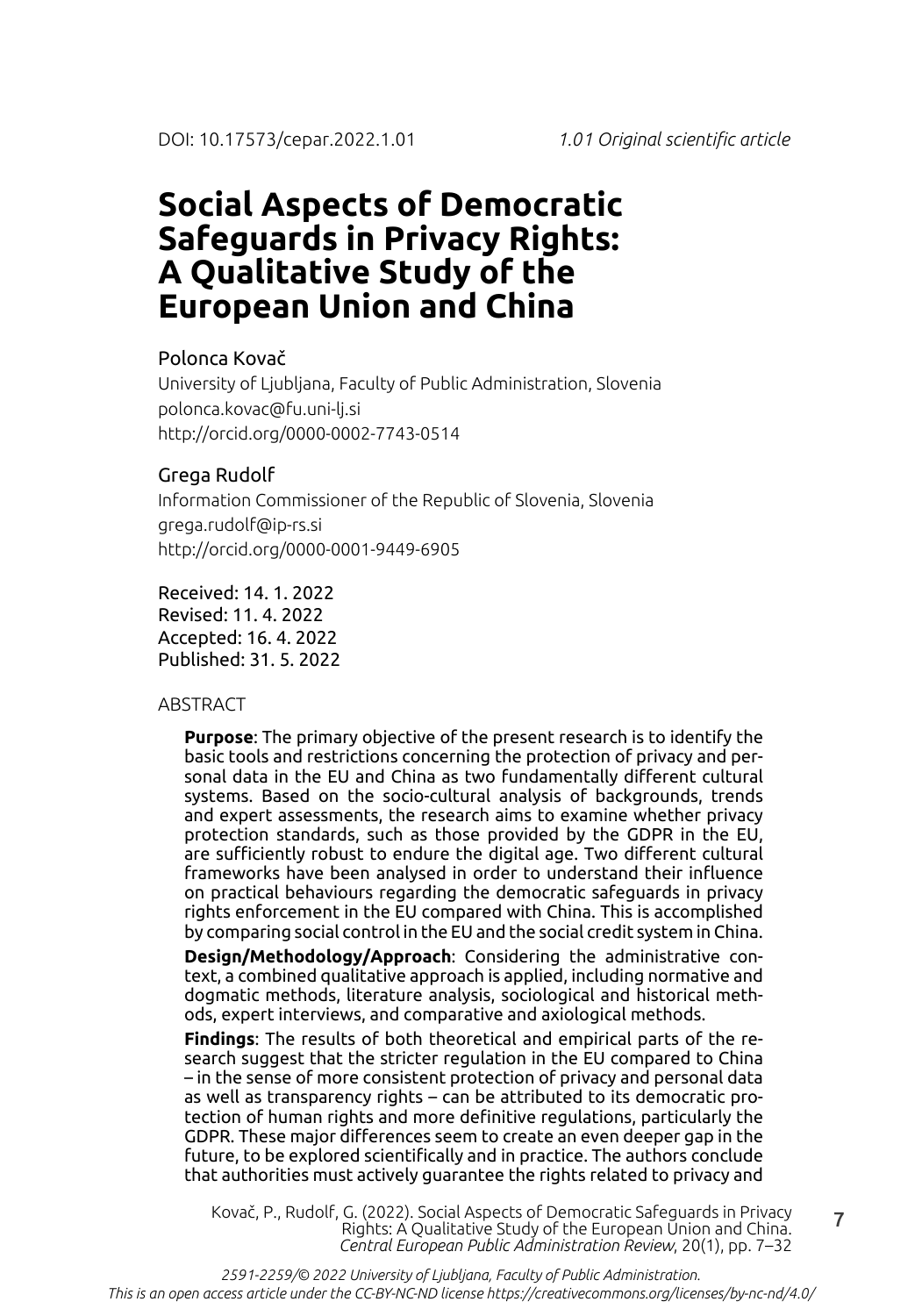personal data protection, or else effective governance will lead to a surveillance society and erosion of individuals' freedom as a valuable civilizational asset.

**Academic contribution to the field**: The research contributes to administrative science by addressing one of the key concepts of modern public governance, namely the collision between the principles of effectiveness and transparency on the one hand and privacy on the other. The use of scientific methods paves the way for further comparisons.

**Practical Implications**: The article provides a concise overview of the relevant literature and an analysis of the rules that underpin the implementation, evaluation and improvement of regulations, especially in the light of ICT development, e.g. in times of the Covid-19 pandemic.

**Originality/Value**: The paper bridges the gap created by the differences in the understanding of privacy and public governance in the field in the EU and China based on cultural differences. The usual general or merely law- or technology-based analyses are upgraded with a combination of various research methods.

*Keywords: privacy rights, personal data protection, EU, democratic safeguards, China, control society, socio-cultural analysis.*

*JEL: K23, K38*

## 1 Introduction

Society and the public governance of community affairs are in a state of constant change. Good administration is deemed to respect and balance different principles. Over the past decades, however, in the light of modern processes such as globalisation, digitisation or delegation of public tasks to various public and private entities, this has implied also proportionate respect for transparency as well as privacy (Kierkegaard, 2009; Fisher, 2010; Kovač, 2014, Galetta et al., 2015; Pirc Musar et al., 2020; Erkkilä, 2020). The protection of or interference with privacy and the regulation of related rights, particularly personal data protection, are highly dependent on regional values, traditions, principles, and the legal arrangements in individual communities. This is not only the case for individual countries but also broader settings such as the European or (North) American system, the Asian and specifically the Chinese model.

Lately, the greatest impact on public governance and the concept of privacy has been demonstrated by the rapid and intensive development of information and communication technology (ICT), raising a number of challenges concerning legal certainty, democracy, fundamental human rights, social control and the role of public administration. This applies in general and in particular in the context of the COVID-19 pandemic (see literature review and findings in Aristovnik et al., 2021). The technological development of society often results in technology colliding with fundamental human rights (see, for example, Kent, 2013; Cullen, 2016; Zhao, 2015; Čebulj and Pirc Musar in Pirc Musar, 2020). Therefore, the need for a careful substantive and procedural as well as institutional regulation aimed to prevent or resolve such collisions in advance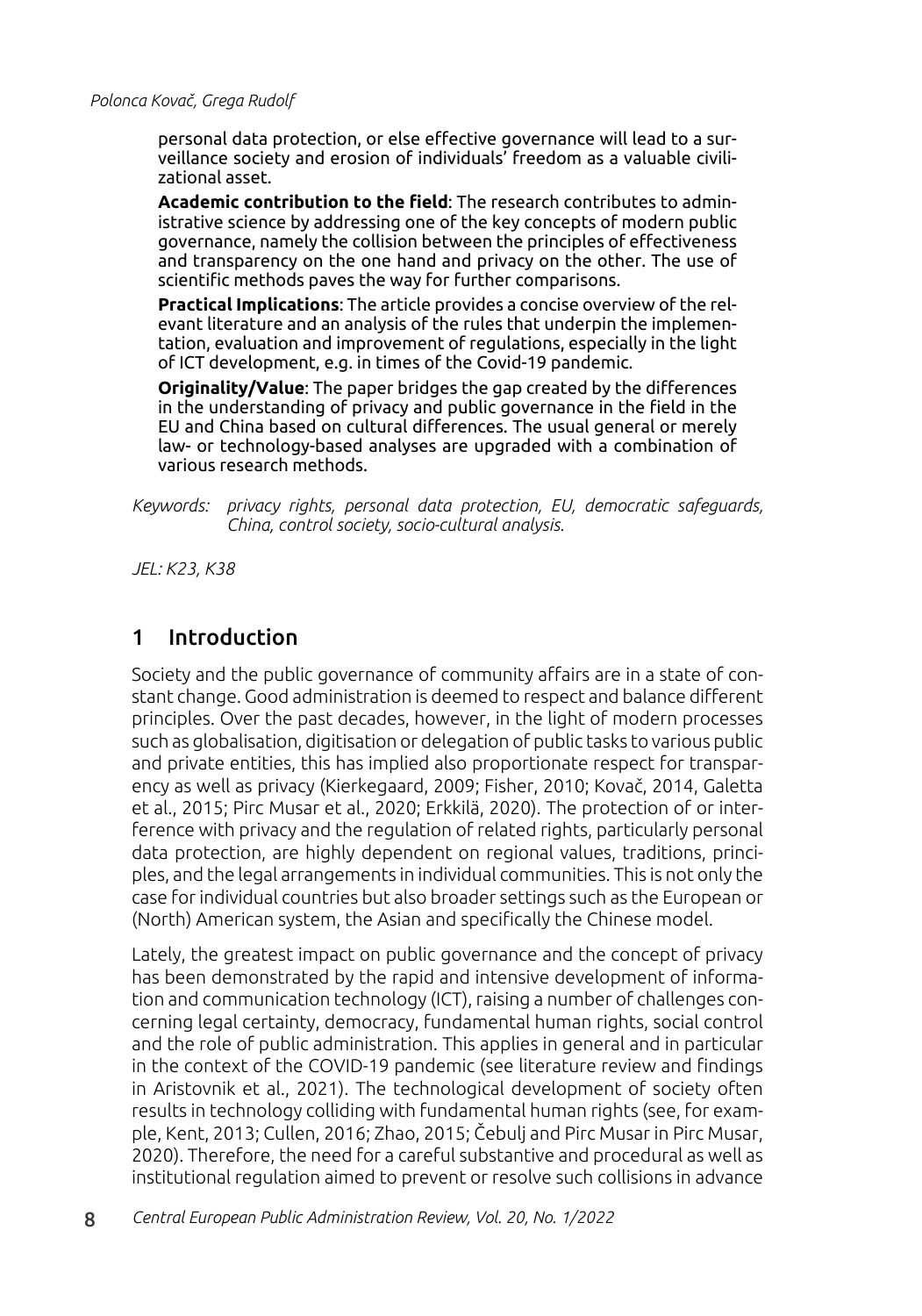is becoming all the more crucial for the democracy of government. This applies at the level of the highest legal acts, i.e., international and constitutional law (see Galetta et al., 2015, Avbelj et al., 2019). With the development and proliferation of ICT and large-scale data gathering, a plethora of questions arises regarding the appropriate processing of personal data, ICT regulation, and restriction of excessive ICT interference with the rights of individuals. Social control enabled by ever more easily accessible technology and increasingly large databases poses a key challenge for modern society balancing between the provision of privacy and freedom of expression and thought (and other human rights) on the one hand and the desire to regulate as effectively as possible and maximise citizen conformity on the other. According to various sources, the purpose of social control is to identify and regulate non-conforming behaviour of individuals in the society that, in turn, could deter them from such behaviour with punishments and rewards (see Peerenboom, 2005, pp. 72–162; Kent, 2013; Zhao, 2015, pp. 29–52; Kasl, 2019, pp. 349–358).

The article explores privacy and personal data protection by comparing two large entities stemming from different societal values and hence different public governance systems and legal regimes – the European Union (EU) and the People's Republic of China. A brief summary of the legal rules in force in the European and Chinese orders is a starting point for a qualitative study, which is conducted on administrative scientific bases, focused on the analysis of the influence of different cultural backgrounds on concrete and practical behaviours. In the EU, the area of privacy has recently been marked by the adoption of the General Data Protection Regulation (GDPR),<sup>1</sup> directly applicable in all Member States since May 2018. In China, social surveillance is being enforced through what is known as the social credit system (Chen and Cheung, 2017; Dai, 2018; Mistreanu, 2018; Wong and Dobson, 2019; Ding, and Zhong, 2020; Shahin and Zheng, 2020). Quite clearly, the EU and China take the opposite stance in such regard, the former building on the restriction of interference – whether by public authorities or private actors – with people's privacy, while the latter governs the society through government interference with individuals' privacy.

However, the question occurs why to compare the EU and the Chinese systems, having in mind that EU is a supranational democratic entity and China a centralised and rather autocratic country. Nevertheless, as shown in the following sections, our intention is not to focus on the state-like mechanism themselves solely but mainly the cultural background leading to certain legal sources and administrative practices. Should we compare just one EU Member State to China, already the size scope would not be comparable, since the EU has 447 and China app. 1,402 million population, respectively, so the size is more equalised as would be the case if just one (European) country would be explored. And most importantly, as regards the EU legal framework through the GDPR, it is applied directly regardless of the national legal orders of Mem-

<sup>1</sup> Regulation (EU) 2016/679 of the European Parliament and of the Council of 27 April 2016 on the protection of natural persons with regard to the processing of personal data and on the free movement of such data, and repealing Directive 95/46/EC (General Data Protection Regulation), OJ L 119.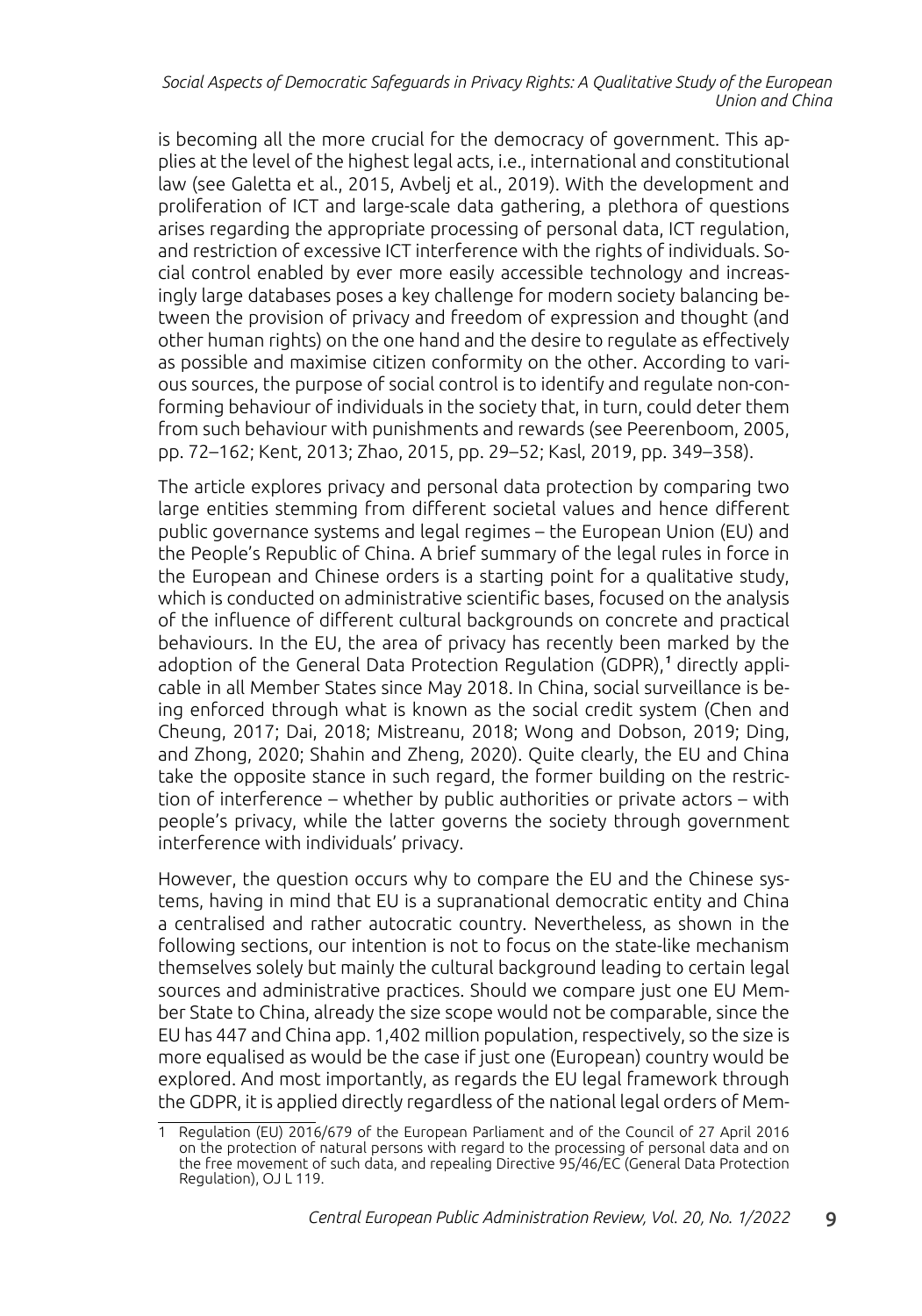ber States. The primary objective of the present research is thus to identify the basic tools and restrictions concerning the protection of privacy and personal data in the EU and China and the trends of further development in the broader framework. We have examined to which extent such various cultural backgrounds critically contribute to development or erosion of democratic safeguards. By analysing the existing regulation, the article aims to examine whether the relevant protection standards are strong and robust enough to endure the upcoming digital era and whether there is a need for additional and stricter regulation in the future based on the cultural peculiarities attributed to European or Chinese system.

The structure of the article is as follows. After defining the methodological approaches in the second chapter and presenting the various complementary methods of qualitative social science research applied, the third chapter provides a sociological and theoretical framework of the regulation of privacy and personal data protection in the EU and China. This is based on an analysis of the latest scientific literature, especially from recent years. The fourth chapter denotes the empirical part providing a more detailed analysis of the Chinese and EU legal systems and their implementation, deriving from the comparison and analysis of regulations, summaries of expert interviews, and key findings from previously studied scientific literature. This chapter succinctly addresses the safeguards and standards of protection in the EU vis-à-vis China in the light of the research question concerning the extent to which privacy protection systems are related or differ in terms of ICT use and large-scale processing of personal data. The discussion in the fifth chapter addresses the main differences, the importance of their understanding, and future development trends in this field. It is followed by a conclusion.

# 2 Research design, question and methods applied

The research relies on the usual research process structure with the following basic steps: defining the research problem and research objectives, designing an analysis plan, collecting data, analysing data, and interpreting the results (Neumann, 2006). The analysis is part of broader research on the effectiveness and efficiency of public administration in Slovenia and the EU (cf. Aristovnik et al., 2021).<sup>2</sup>

As regards research design, the definition of the research problem, objectives, and the resulting research question was followed by the definition of the key units of scientific literature, be it in the form of scientific articles, monographs, commentaries on regulations, relevant case law or internet analyses. We proceeded from the objective of the research, which is to gain an insight into the commonalities and, in particular, differences between the European and Chinese privacy regimes by studying political, sociological, and

<sup>2</sup> Hereby, we acknowledge the financial support from the Slovenian Research Agency, especially regarding research funding of the core programme no. P5-0093 implemented at the Faculty of Public Administration, University of Ljubljana. See also COVID-19 Social Science Lab available at: https://www.covidsoclab.org/home/>.

<sup>10</sup> *Central European Public Administration Review, Vol. 20, No. 1/2022*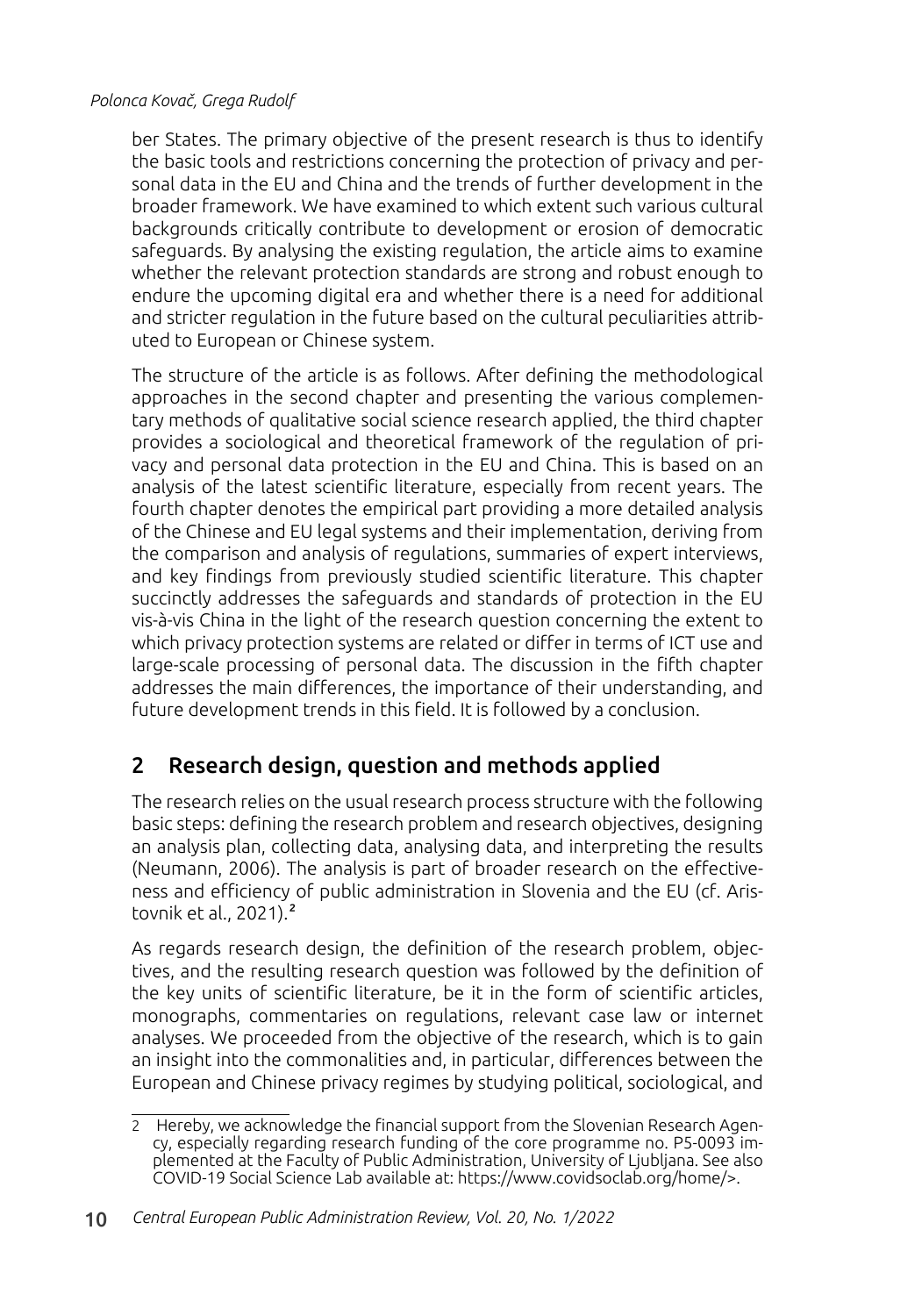legal aspects in order to provide a basis for better mutual understanding and greater convergence in the future. The central research problem addressed by the article is how the concept of privacy can be understood in the context of entities as politically, sociologically, and legally different as the EU and China, and what its limitations are. The last part of the problem implies the identification of safeguards set by the EU to prevent the creation of a society of (by European standards) excessive control. The EU related regulation, literature and studies tend to take European privacy and transparency standards for granted, which should not be so; in fact, it is unfortunately not the case anymore already in some European countries when facing carious crises and enforcing the measures, such as corona disease fight. The study therefore aims to show the respective developments in the direction of control society if not enough attention is paid to democratic values, as they are understood in the European context. Given the above, the following research question is addressed: *To which extent the EU regulates the protection of individuals' privacy rights more strictly than China, and what are the basic grounds thereof?*

The comparative analysis of the sociological context, legal regulation and its implementation in the EU and China is based on several complementary methods of social science research, characterised by a qualitative approach. It is recognised in the literature that structural constraints, cultural backgrounds included, shape actors' behaviour and that actors respond to isomorphic pressures from their institutional environments and adopt structures, practices, and routines that have high social value (Nitzl et al., 2020). Considering that the topic is addressed from the perspective of administrative law, normative and dogmatic methods, analysis of scientific literature, sociological and historical analysis, expert interviews, and comparative and axiological methods are used. The normative method, in particular, is frequently combined with sociological and axiological methods, especially in the chapter comparing the EU and China. When using the normative method, the study is limited to an analysis of relevant pieces of legislation in the EU and China and their scope as regards privacy rights. There is no detailed analysis of specific rules in force provided since this is not the core aim of this study and exceeds the research question posed. Here, legal regulations with the GDPR at the forefront were taken as the benchmark for assessing the applicable rules. As the latter are based on community values, they must be interpreted with an axiological approach, while the sociological method serves to examine society's influence on the law and law's influence on the future development of society.

The definition of research objectives and the study of the relevant literature were followed by normative and dogmatic analysis and definition of the basic concepts of research, after which came the empirical part. The basic steps of the research are presented in Figure 1.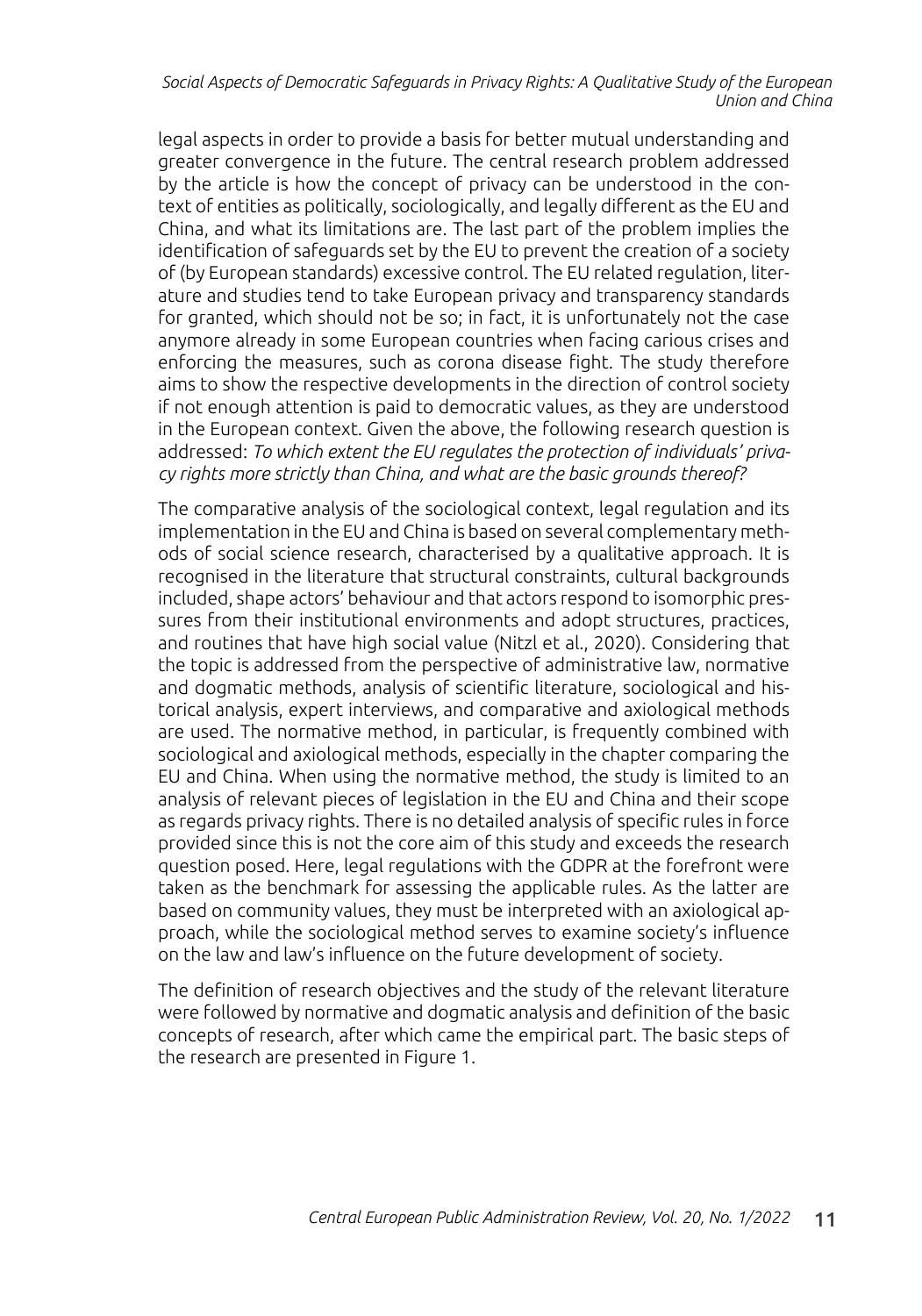| Theoretical part:<br>normative-dogmatic<br>compilation, partly<br>historical and<br>sociological method |
|---------------------------------------------------------------------------------------------------------|
|                                                                                                         |

#### Figure 1. Basic research steps with methods applied

Empirical part: research analysis, case studies, expert interviews, comparisons

Interpretation of results through the initial reserch question (axiologicalsociological method), definiton of discussion points

#### Source: own.

The normative and dogmatic methods served to define privacy and public governance as the framework concepts of analysis. These two terms are both rather ambiguous concepts that even the authors in the same space and time define differently. In our case, it was important to understand which types and rights of privacy are legally defined, especially to personal data protection related rights. We assumed that personal data protection is a key part of information privacy, whereby specifically in the exercise of the rights of individuals privacy and PDP are strongly intertwined, to the extent that they are mostly considered interlocking, especially in the EU but also globally (cf. Kuner et al., 2020; Pirc Musar et al., 2020; Avbelj et al., 2019). Moreover, we built on the need for proportional respect of the various principles of good administration, particularly the balance between transparency and privacy. From the point of view of governance and law, it is further important to distinguish between principles and enforceable rights, as the latter only become real through the procedures for their enforcement (cf. Kovač, 2014). Consequently, in the following sections upon European and Chinese systems, not only the relevant regulations and substantive privacy rights are analysed but also procedural issues are brought in the focus of attention. Additionally, the instutions responsible for enforcement of personal data protection are briefly described to emphasise their role in bringing the letter of the law into actual practice. This is of special importance when colliding transparency and privacy safeguards are in question (Erkkilä, 2020; Galetta et al., 2015). The theoretical part of the research studied the historical development of personal data protection and privacy, control society and other phenomena, all with the aim to shed light on the reasons for the current regulation.

Using interviews or a survey to answer research question could be criticized as being too subjective (Nitzl et al., 2020). However, subjective measures are often the only way to receive internal information from organizations or, as in our case, (supra) national system (Speklé and Widener, 2018). Prior research in public administration and management also indicates that subjective measures strongly correlate with objective measures in an organizational context (*ibid.*). In order to bridge this issue and given the complexity of the studied subject as well as the qualitative nature of the research in the central part of the analysis, the triangulation approach was used for the sake of increased objectivity (more in Neumann, 2006). In simple terms, triangulation means analysing a subject from multiple perspectives and with multiple methods and resources. Thus, especially for the comparison between the EU and China, a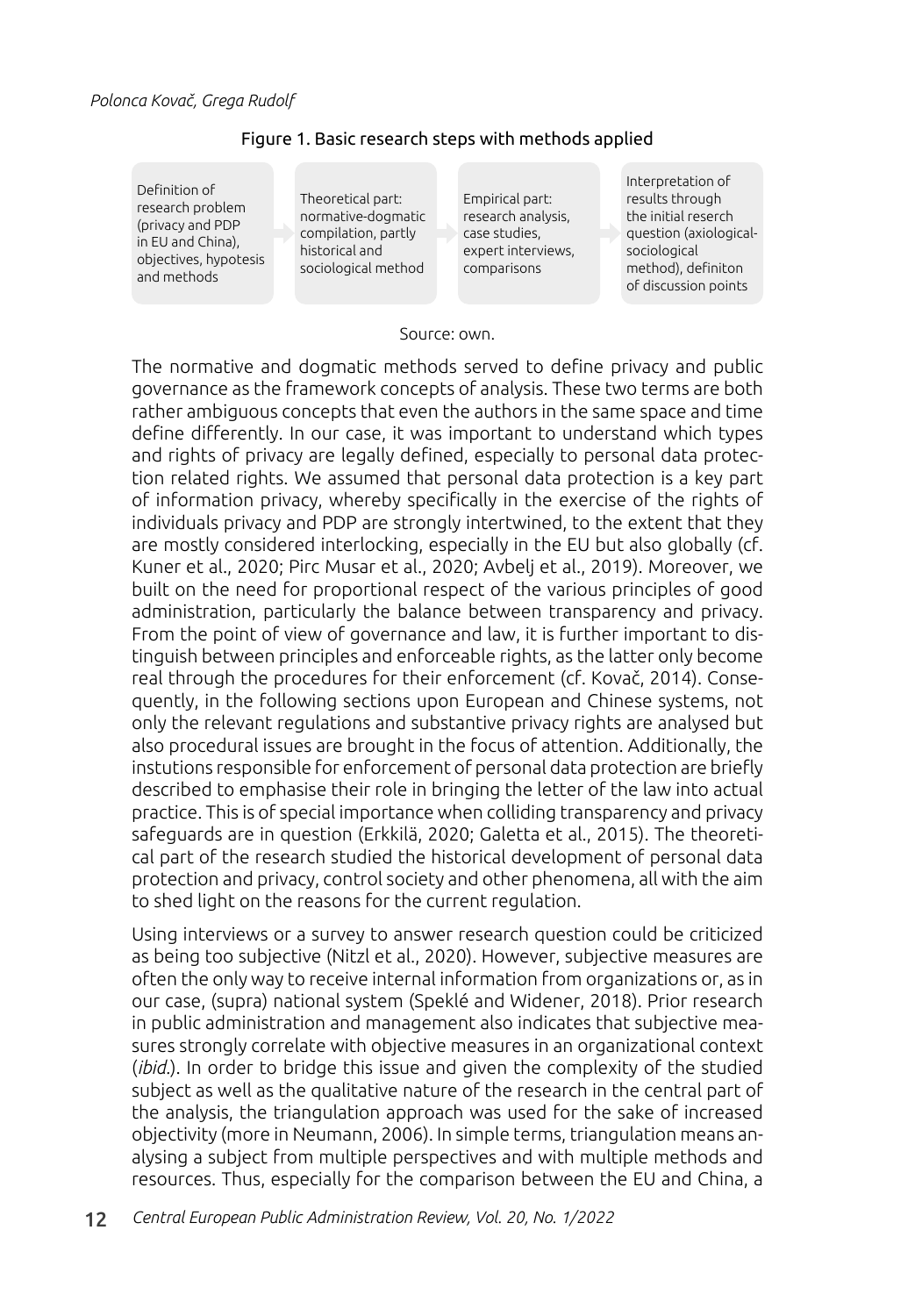combination of literature analysis, case studies and case law, and expert interviews was used, whereby the prevailing method was structured interviews with experts on European and Chinese regulation.

The experts were selected based on their theoretical knowledge and work experience in the relevant institutions, as well as on the impartiality of assessment. The interview concerning the EU system was held in the first half of 2021 with the Head of Inspections at the European Data Protection Supervisor (EDPS) Ms. Ute Kallenberger; the interview about the Chinese system was held with Dr. Yongxi Clement Chen, Researcher and Professor at the Faculty of Law of the University of Hong Kong. The EDPS is an independent European Union's supervisory institution ensuring that the EU institutions and bodies respect and ensure the rights to privacy and personal data protection. Dr. Chen was chosen after a review of professional and scientific literature on privacy, personal data protection and restrictions of rights, and above all owing to his research on transparency and control. He is also an expert in international comparative administrative law. Thanks to the chosen eligibility criteria and a balanced selection of experts, the interviews generated the desired results. Moreover, the interviews were standardised but still allowed the respondents to provide additional explanations, while the replies were evaluated descriptively and later quantified for the purpose of comparison. The results of the various approaches were eventually combined into discussion points based on the evaluation of the obtained results.

# 3 The sociological and legal framework of privacy and personal data protection in the EU and China

## 3.1 Baselines and legal framework of privacy and personal data protection in the EU

In modern democracies, public authorities are in possession of a vast body of information about citizens. They keep data on individuals as data custodians and are obliged to process it with due care and in accordance with personal data protection principles, such as accountability, proportionality, fairness, transparency, purpose limitation, integrity (Kierkegaard, 2009, p. 4). Hereby, privacy and transparency mechanisms in particular, are not just tools for applying legal rules but also extend the provinces of public administration and administrative law, contribute to architecture thereof, and provide new sources of conflict and dispute (Fisher, 2010).

When discussing privacy and transparency, the latter often declared as a contrast to privacy, so it has to be emphasised at the beginning that these are coincided concepts of good public governance and administration (Galetta et al., 2015). Privacy as well as transparency constitute democratic society only if both are proportionally enforced. Over time, however, various waves of transparency and privacy developments are characteristic for individual periods and countries or administrative traditions but convergent European and global understanding take all into account (Nikolić and Kovač, 2021). More-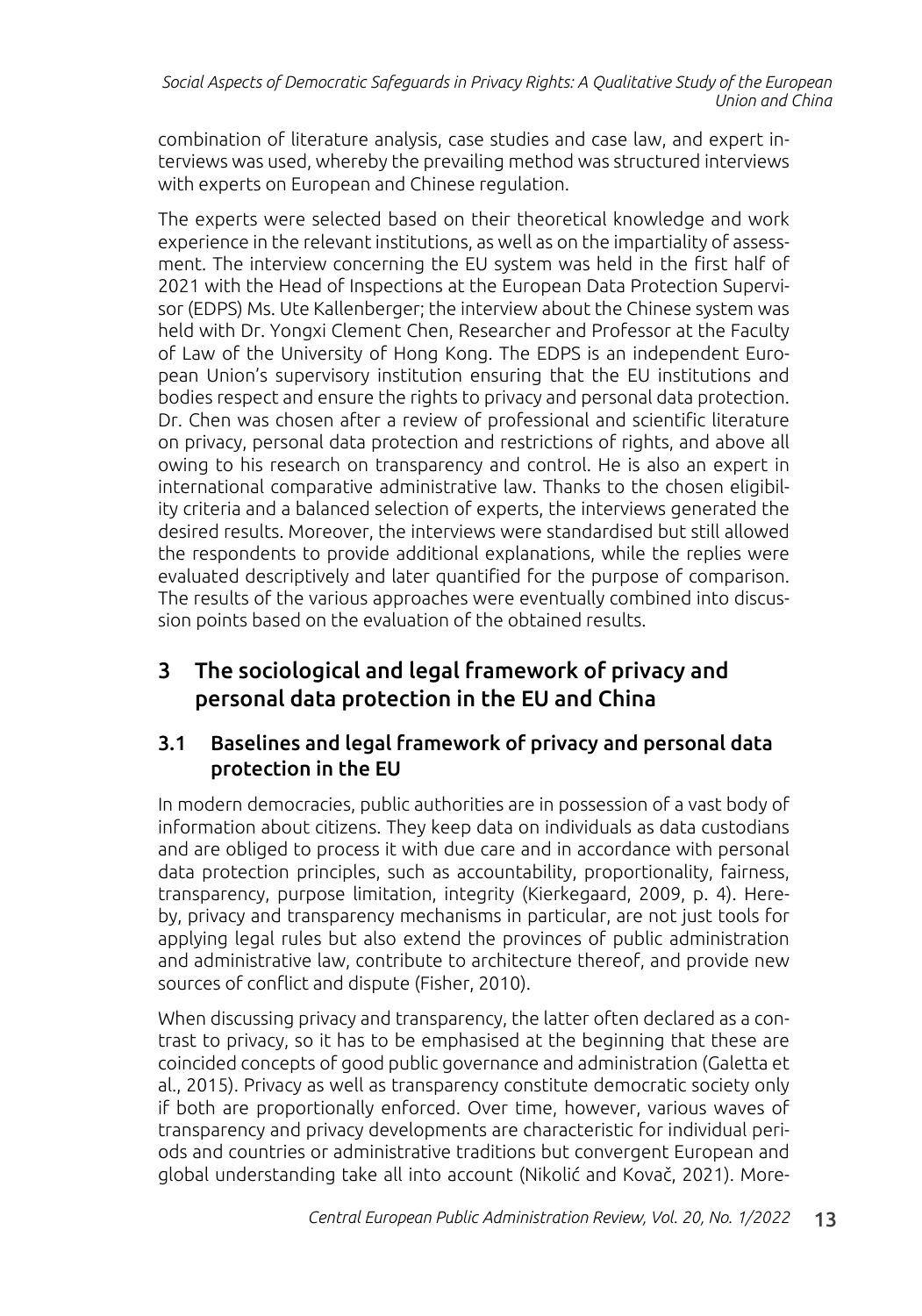over, these principles are associated with democratic accountability, but it also carries connotations of market efficiency. Although there are different modalities of (administrative) transparency, transparency holds promises for increased democratisation (Erkkilä, 2020). Transparency also implies access to public information, which can consist of various types of documents and registries and contradicts they system of principal data protection. Since especially administrative authorities manage significant amounts of personal data of citizens, transparency development, though, is raising additional concerns for privacy. Further, one can even claim that the attitude of the authorities towards the individual, individuals oversee and prevent possible infringements on privacy and protection of personal data by public administration, primarily through requirements for transparency (so called "right to know" or "right to information" based on the freedom of information (FOIA); Kovač, 2014). Hence, full transparency is not desirable by most accounts; concerns of its realisation are raised in particular through more digitalised societies and work processes in the EU and beyond (Erkkilä, 2020).

The large databases produced, collected and processed by authorities financed from public resources in the EU are determined and limited by the GDPR in force since 2016 and applicable since 2018. Member States were obliged to harmonise their national legislations with the GDPR by 2018. This is particularly important since public governance in the EU is based on multilevel governance, which only exceptionally applies uniform regulations and rather prioritises Member States' autonomy (Nikolić and Kovač, 2021, pp. 624ff; Trondal and Bauer, 2015). As said, privacy and personal data protection in the EU are regulated by the GDPR, which, in addition to having set the relevant standards, is also important, as it is directly applicable in all Member States (more in Kuner et al., 2020). Interestingly, the GDPR places the above rights explicitly in the nationally autonomous administrative-procedural system, thus effectively combining the common goals while respecting national specifics (Pirc Musar et al., 2020, pp. 39ff). This means that rules are not just a dead letter as their implementation is monitored on an ongoing basis, as evidenced by the vast administrative case law, studies, research, commentaries on the GDPR, training of officials, introduction of compliance systems for public and private controllers, and the like. Hence, it is not surprising that the GDPR is considered the *de jure* and *de facto* constitutional identity of the EU. In addition, it overcomes the problem of information deficit of the citizens *vis-à-vis* the public administration, especially when its tasks are delegated to private controllers. Personal data protection is thus an important civilizational asset of the European society and is considered a fundamental, constitutionally provided human right in the EU and individual Member States (more in Kuner et al., 2020; Avbelj et al., 2019; Cullen, 2016; Kent, 2013).

The protection of the right to privacy and personal data as well as other human rights is the key obligation of any authority. As a rule, every human right is accompanied by three different obligations: to respect and not interfere with it; to protect it from possible interference and infringement by third parties; and to enable its implementation and exercise (Cullen, 2016, pp. 585-592). Thus, in addition to the GDPR, the right to privacy and personal data protection are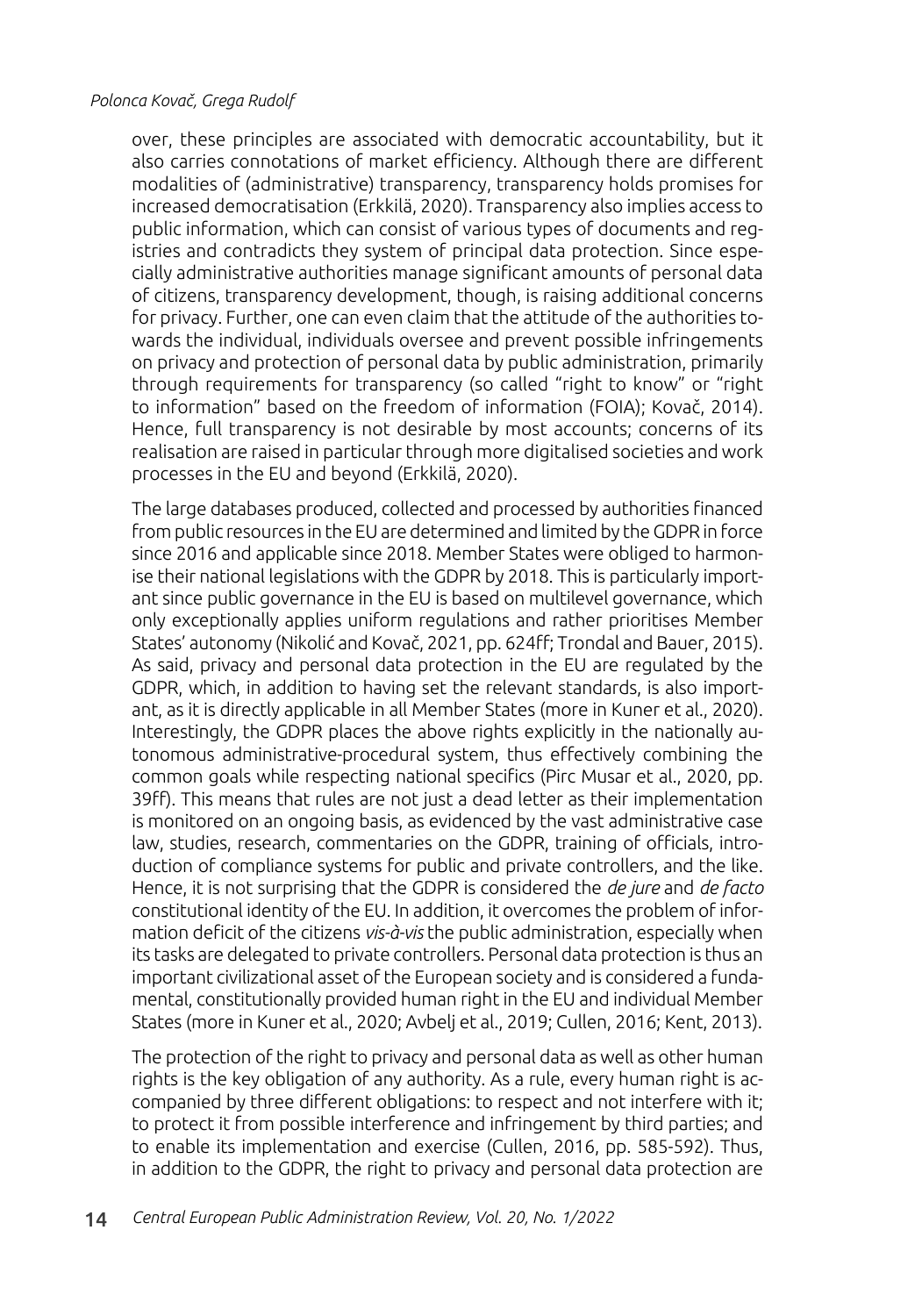defined already in the UN Universal Declaration of Human Rights (1948). The European Convention on Human Rights (ECHR) and the EU Charter of Fundamental Rights (2010) are also important in this regard. The purpose of such regulation of both rights is to show that the rights to privacy and personal data protection are, especially in the EU, considered fundamental human rights and an important standard of the democratic values and functioning of the European society. Moreover, since all EU MSs have signed the ECHR and are the members of Council of Europe, they are obliged to personal data protection under the Convention no. 108, and subject to eventual judicial review by ECtHR.

In terms of operational enforcement, personal data protection and the related information privacy are reflected, especially in the EU, in the rights of individuals under the GDPR (Table 1). GDPR has been prepared, coordinated and adopted in several years, based among others on the Directive 95/46/EC of the European Parliament and of the Council of 24 October 1995 on the protection of individuals with regard to the processing of personal data and on the free movement of such data, so this piece of legislation served as a precursor for finally enforced Regulation in 2018.

#### Table 1. Rights to privacy in Europe under the ECHR, the EU Charter, and EU Regulations

| Rights under the ECHR (1950)                                                          | <b>Article</b> |
|---------------------------------------------------------------------------------------|----------------|
| Right to respect for private and family life                                          | 8              |
| Rights under the EU Charter (2010)                                                    | <b>Article</b> |
| Respect for private and family life                                                   | 7              |
| Personal data protection                                                              | 8              |
| Rights under the GDPR (2018), based on the former<br>Directive 95/46/EC (1995)        | <b>Article</b> |
| Right to information                                                                  | 13 & 14        |
| Right of access by the data subject                                                   | 15             |
| Right to rectification                                                                | 16             |
| Right to erasure (right to be forgotten)                                              | 17             |
| Right to restriction of processing                                                    | 18             |
| Right to data portability                                                             | 20             |
| Right to object                                                                       | 21             |
| Rights concerning automated decision-making and profiling                             | 22             |
| * Rights under EU Regulations on e-privacy (2017) & artificial<br>intelligence (2021) | * Proposals    |

Source: GDPR, more on GDPR provisions in Kuner et al., 2020; Pirc Musar et al., 2020.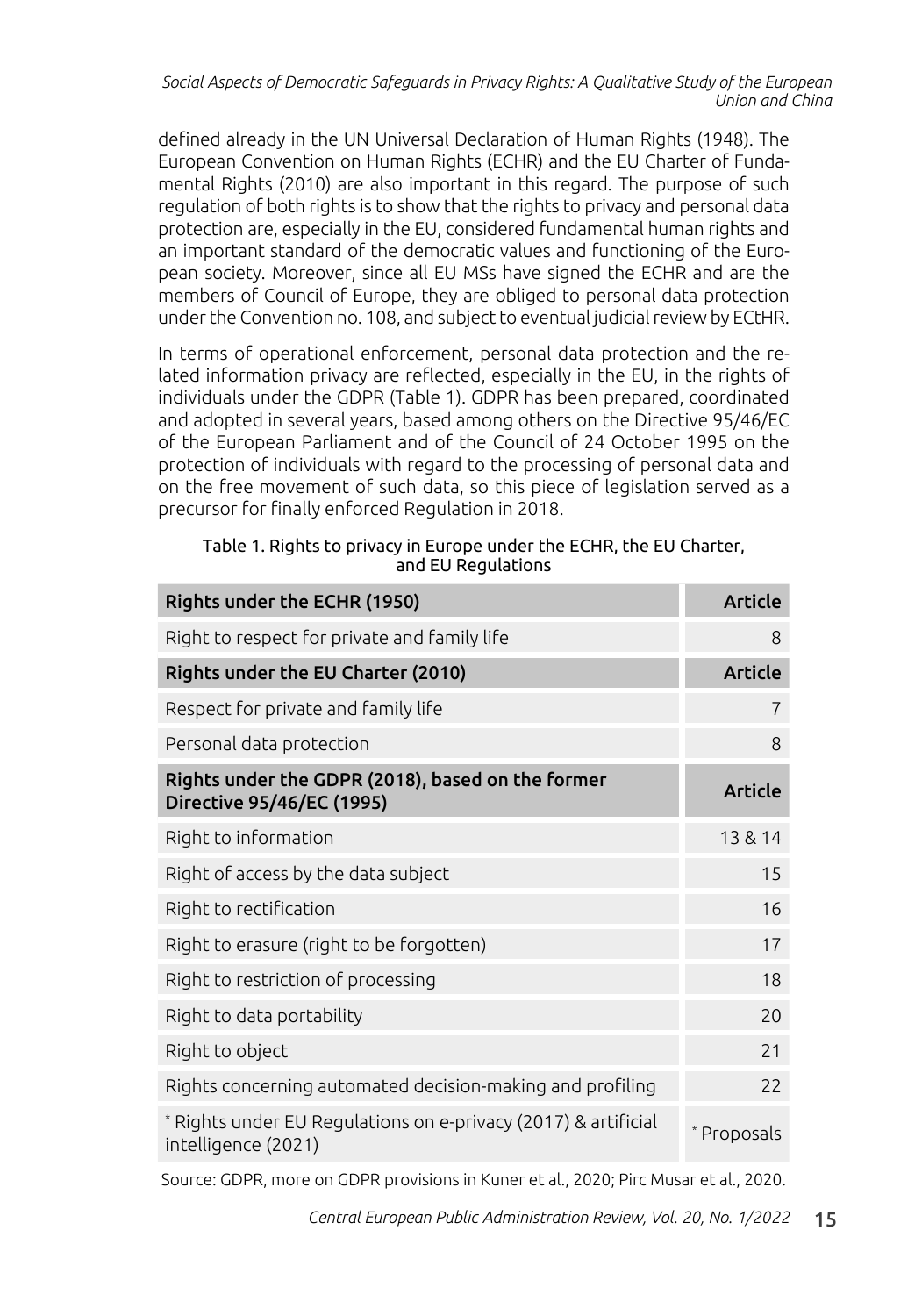Article 6 of the GDPR stipulates that controllers – be they authorities, private companies, other individuals, etc. – provide an adequate and lawful legal basis for the processing of personal data of data subjects. Thus, for example, Article 6 defines the following legal bases for processing data: contracts, legal obligations, vital interests, the performance of public tasks, legitimate interests, and consent by data subjects. Such regulation binds controllers to process personal data on data subjects only if there exists a tangible and specific purpose and only within the legal bases provided for such purpose. The concept of the rule of law thus represents a key aspect and an important safeguard for the regulation of the said issues in the EU, ensuring a high level of protection. In terms of personal data protection and privacy, the GDPR enables data subjects to decide for themselves to whom, when and under what conditions they allow the processing of their personal data. Yet, one must distinguish various legal grounds to protect and interfere with privacy rights, since there is an obvious difference whether data protection is based on the legal statute or public interest in administrative matters (e.g. no right to be forgotten in taxation) as opposed to mainly consent giving in private matters (e.g. when dealing with data collection and rights of consumers in the market). The said difference is based on the power between the data holders and individuals, where public law grounds offer less herachical relation, so significantly stronger protection is given to the individuals in order to prevent more plausible and affecting misuse of public authorities. With the adoption of the GDPR, data subjects in the EU have become even more attentive of the security of their personal data. The adoption and the debate on the GDPR itself have had a significant impact on public awareness of the principles, rights and obligations pursued by personal data protection as the operationalisation of the principle of privacy (Pirc Musar et al., 2020, pp. 15).

Even more so, the GDPR – directly or by reference to national law – sets out the key procedural and institutional elements for personal data protection. Insofar a right does not present such elements; it can only be a dead letter, as shown by analyses in various fields. Thus, for protection to be effective (cf. Kovač, 2014, pp. 33–42; Pirc Musar et al., 2020, pp. 36–62), the following are needed. First, the definition of supervisory institutions, such as the national regulator and/or supervisory authority, and the European Data Protection Supervisor under the GDPR, and, second, the definition of the type of relationship and thus of the rights specific to this type of procedure. In the case of the GDPR, this implies, in particular, national laws on administrative procedure and laws on misdemeanours that implement the types and legal nature of measures defined by the GDPR and the associated legal protection. As regards national institutions, most EU countries have introduced the joint Information Commissioner, which jurisdiction usually comprises personal data protection and right to information simultaneously. Some countries, on the other hand, have opted to establish data protection agency and IC in parallel (e.g. Croatia). The holistic approach, nonetheless, seems to be more effective since it enables to run proportionate tests between privacy and transparency oriented rights on this initial administrative level, not only afterwards when respective disputes come in front of the courts (Pirc Musar et al., 2020). On the EU level,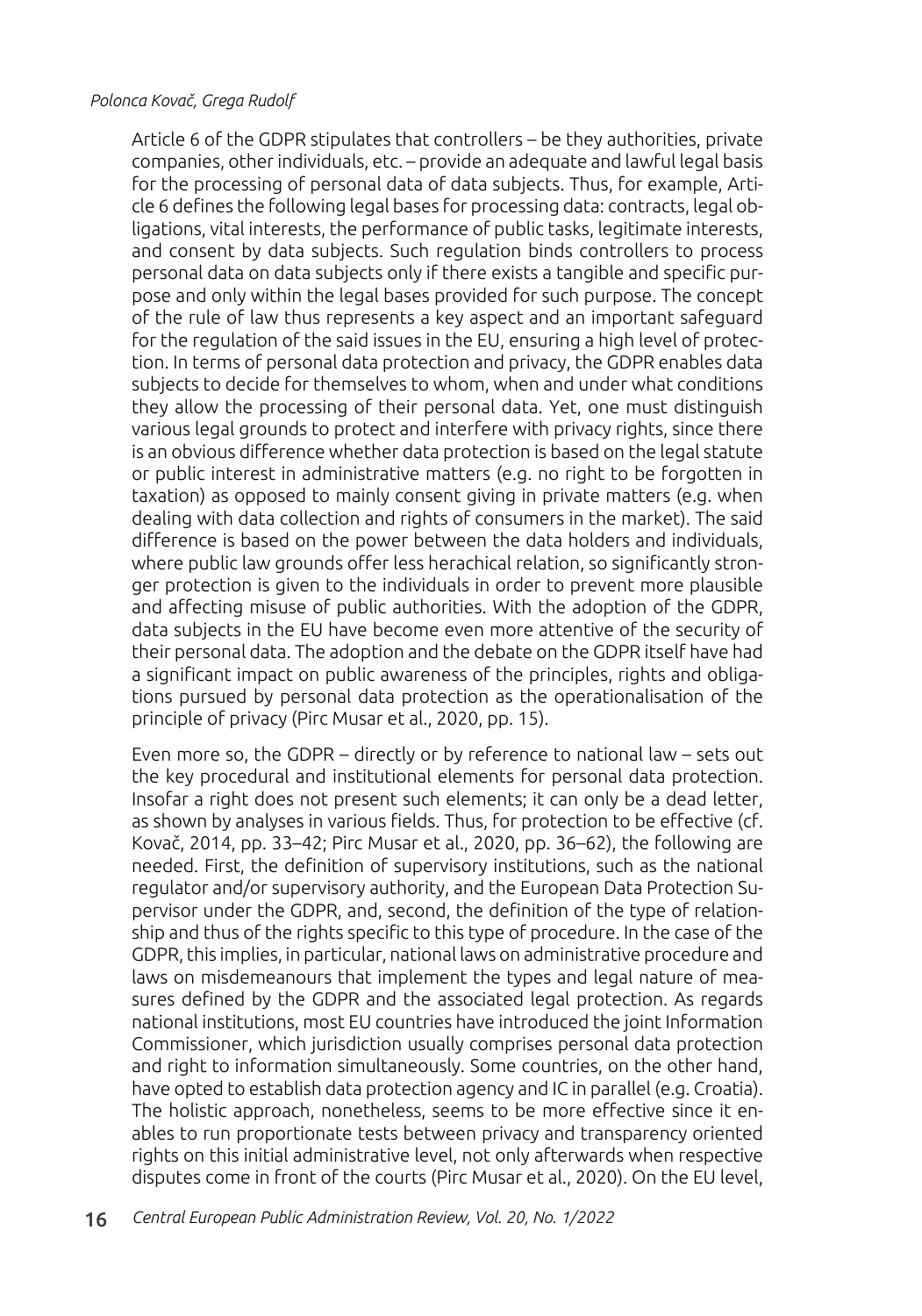one should recognise the huge importance of the European Data Protection Board, established by GDPR, which serves as an independent European body, contributes to the consistent application of data protection rules throughout the EU, and promotes cooperation between the EU's data protection authorities (EDPB, 2022). The latter task is carried out through engagement of national supervisory authorities' representatives in the Board from all EU MSs (and partially EFTA EEA states), and the European Data Protection Supervisor.

Second, if procedural law does not take into account or does not regulate the way in which the party's legally protected interest (e.g. rights under GDPR) is implemented, a legally relevant substantive decision can still be made, yet the status of the party that, in such case, lacks legal protection, is likely to be affected. If the authority determines an entitlement under public law, it should also determine the relevant procedure that would enable its effective protection. In fact, only the procedural elaboration of a substantive right truly enables its realisation. Therefore, in most legal systems, insofar as the procedure is not regulated by a sector-specific law, the principles and rules of national Administrative Procedure Act apply *mutatis mutandis* also in non-administrative, yet still public law relationships like in privacy rights enforcement also by private data bases holders. (Administrative) procedure thus serves the purpose it pursues, in terms of implementation of substantive rights and fundamental procedural principles or safeguards. The GDPR, though, only partially regulates procedural issues (see Pirc Musar et al., 2020); while on a systemic level, it leaves such up to the Member States. This seems like a logical choice considering the different administrative traditions of individual countries.

In addition to the GDPR, another two important (proposals for) Regulations have recently been developed in response to ICT development in the EU, namely the ePrivacy Regulation, addressing, in particular, the protection of personal and other data in e-communication, and the Regulation on artificial intelligence (AI) restricting the use of AI in relation to individuals.<sup>3</sup> This shows the need for a more uniform and modern EU-wide regulation that restricts the interferences with the status of individuals. On the other hand, various analyses show (cf. Voss, 2017; Corbet et al., 2021; Nikolić and Kovač, 2021) that such rules may limit the EU's competitiveness when it acts as a political or economic entity against the US or China, which requires a constant trade-off between legal certainty and flexibility.

### 3.2 The regulation of privacy and the development of the social credit system in China

Being a socialist republic, China presents a completely different political and legal regulation of social issues than Western liberal democracies. The reins of society are in the hands of the Chinese Communist Party, which, with 89 million members, is one of the largest and most powerful political parties in

<sup>3</sup> See the two proposals at <https://eur-lex.europa.eu/legal-content/EN/TXT/?uri=CELEX%3 A52017PC0010> & <https://eur-lex.europa.eu/legal-content/EN/TXT/?qid=1623335154975& uri=CELEX%3A52021P C 0206>.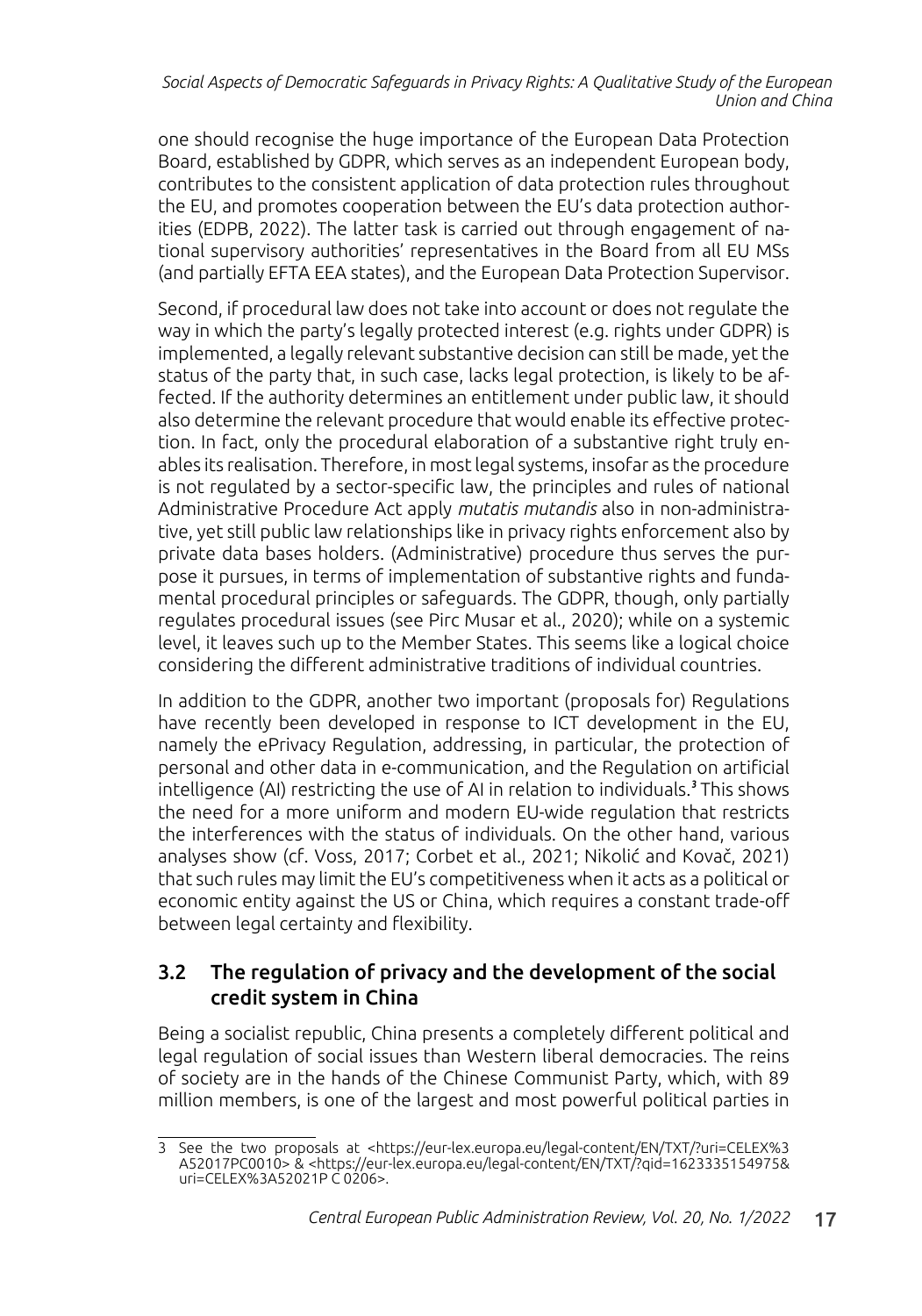the world (Lawrence and Martin, 2013). To stabilise the country's one-way system of government, the Chinese Communist Party is working to transform China into the most influential country in the world with the greatest economic potential. Considering its complete control and one-party system of government, however, its activities are non-transparent and, for the most part, considered a secret.

China has been repeatedly in the eyes of the world public for its numerous violations of fundamental human rights and its clear opposition to the ratification of declarations aimed to guarantee and protect human rights (Botsman, 2017). By doing so, China is moving far away from the liberal Western countries and strongly undermining the human rights system. The government quickly silences those who criticise and oppose this way of regulating society (Peerenboom, 2005, pp. 72–162; Kent, 2013). Despite China's constitutional regulation whereby all matters in the country are to be governed by laws, the Chinese legal system is quite unusual, as laws have never been codified. The majority of important decision-making in society is made by quasi-judicial institutions that resolve and decide on most public law matters, while the government runs and implements its governance of public law matters employing information systems and algorithms (Wang and Madson, 2013; Xu, 2019, pp. 153–175). An example thereof is the social credit system, introduced to ensure the greatest possible conformity of the citizens and fulfil the positive obligations of the government.

The social credit system is a Chinese government project whereby the government, by means of big data databases and various information on individuals, monitors and evaluates their social acceptability and trustworthiness. Each citizen gets an exclusive social score and is rewarded or punished based on his or her behaviour. The social credit system was first introduced in 2019 with the launch of a project coordinated by the Central Leading Group for Comprehensively Deepening Reforms of the Chinese State Council (Wong and Dobson, 2019, pp. 220–232). Despite a relatively short development and implementation phase, the system has been fully operational since 2020. The Chinese government has even made pilot algorithms available to eight hightech companies to help test the integration of its large databases and thus improve the implementation and centralisation of its algorithm model (Cheung, 2009, pp. 275–279; Jiang and Fu, 2018, pp. 372–392). Despite several criticisms, those algorithms are kept secret already in the pilot phases and even today, hence it is not possible to fully determine which data the system is based on and with which algorithms such systems operate and collect process and exchange data (Cheung, 2009, pp. 275 –279; Shen, 2018, pp. 21–31).

Citizens with high scores get rewards (e.g. easier access to loans or visas, Wassler and Tolkach, 2019), while those who score low are sanctioned (see, e.g., Liu, 2019). A pilot project entitled Honest Shanghai, for example, gave individuals the option to voluntarily download and sign up to the app by providing a range of personal data and importing data through the usage of facial recognition technology (Dai, 2018). According to a public project carried out in Rongcheng, a city in the Shandong province, each resident started off with 1000 social cred-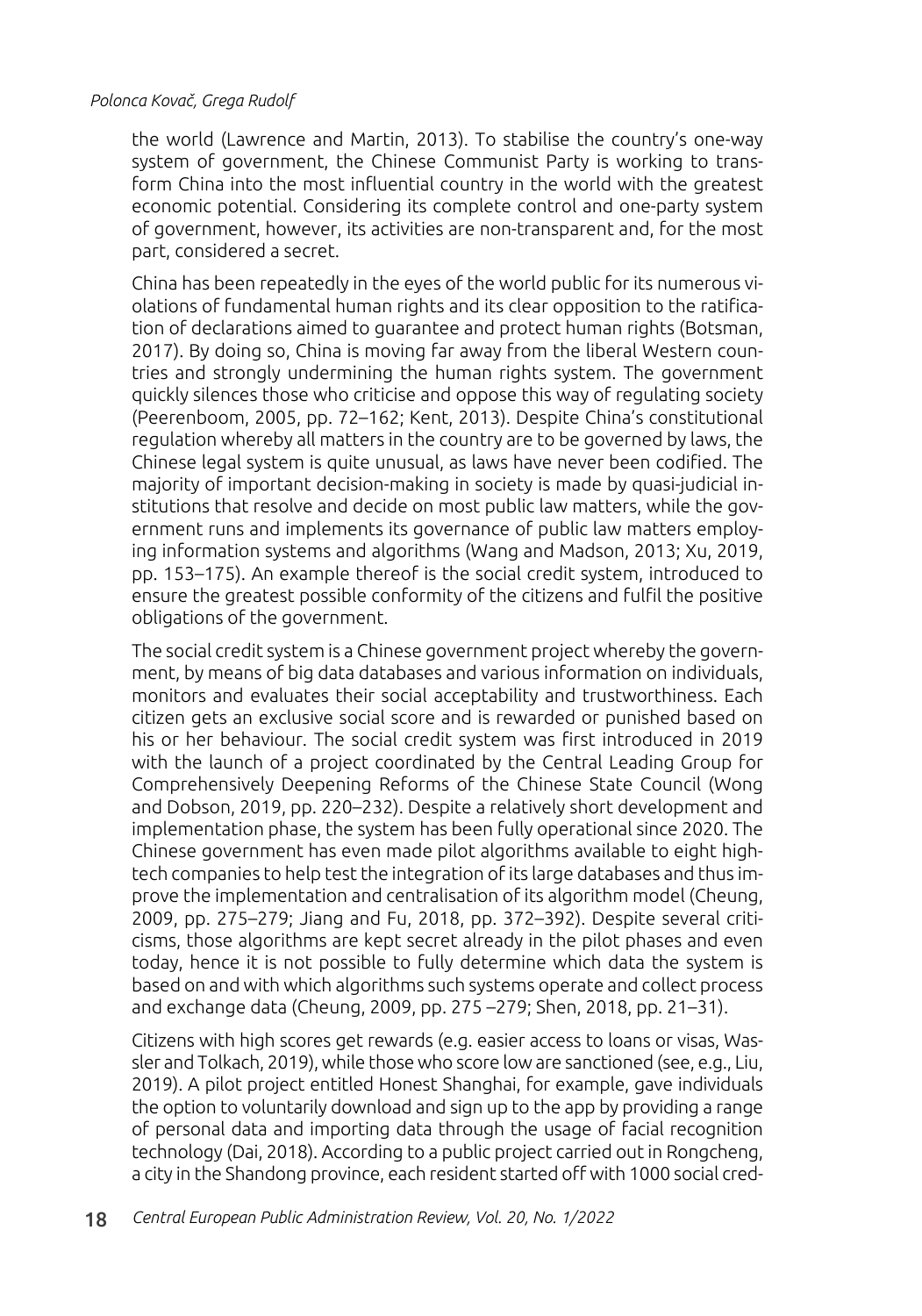it points to be used for their social grade (Liu, 2019, pp. 22–32). Individuals with high scores were considered to be model citizens, those with a score of 850 to 600 were imposed restrictions, while those with a lower score became 'objects of significant surveillance' (Brehm and Loubere, 2018), did not have access to managerial positions, etc. Also in other Chinese cities where projects for the introduction of social credit systems were in place, e.g. in Dongfeng in the Henan province, various social credit rating algorithms were installed in landline and mobile phone systems. So, one was greeted with an audio message instead of a ringing tone that informed the caller that the person reached was an irresponsible and dishonest person when trying to call an individual who was on the system's blacklist (Wong and Dobson, 2019, pp. 220–232). In the city of Taishan, LED billboards and large TV screens located in shopping malls and other public places were used to expose people on blacklists by displaying their pictures. By 2020, over 50 Chinese government departments signed a memorandum to restrict access to public goods for 'discredited' individuals (Aho and Duffield, 2020, pp. 187-212; Wong and Dobson, 2019, pp. 220–232).

The social credit system can thus be regarded as a covert and deliberate plan to create obedient citizens, which allows mass surveillance of individuals by using large databases and information. Such projects suggest that to make citizens conform and to create an environment of public order and peace, the Chinese government encroaches on many other aspects of society, especially individuals' privacy and personal data protection, as well as their freedom of expression and autonomy in society. The social credit system project is thus a substitute for the Chinese system of individual trials, while the combination of ICT development and the use of power without legal guarantees is just another dimension of lowering democratic standards (Macnish, 2014, pp. 142–153). Such systems do not provide for any mechanism of protection and legal remedies in cases of unjustified placement of individuals on blacklists. By doing so, the government systematically violates fundamental human rights that are decided globally e.g. under the UN Universal Declaration. Thus, even the provisions of the Chinese Constitution remain just a dead letter, leading to digital dictatorship (Zhao, 2015, pp. 29–52; Chen and Cheung, 2017, pp. 356–378; Dai, 2018). In the case of the social credit system, the government deliberately promotes dictatorship, stifles fundamental human rights arising from international pacts, and imposes draconian projects aimed at the restriction of individual rights, surveillance, and citizen obedience. The reasons for this form of government can be found in the lack of an effective electoral system, transparency of government and its work, and democratic governance guidelines in general.

# 4 Results of the comparison of privacy regulation, trends and safeguards in the EU and China

To study the global understanding and development of privacy from a political and sociological aspect, we performed a comparison between the EU and China based on key findings of scientific literature, expert interviews, and axiological and sociological methods. It was aimed at exploring the com-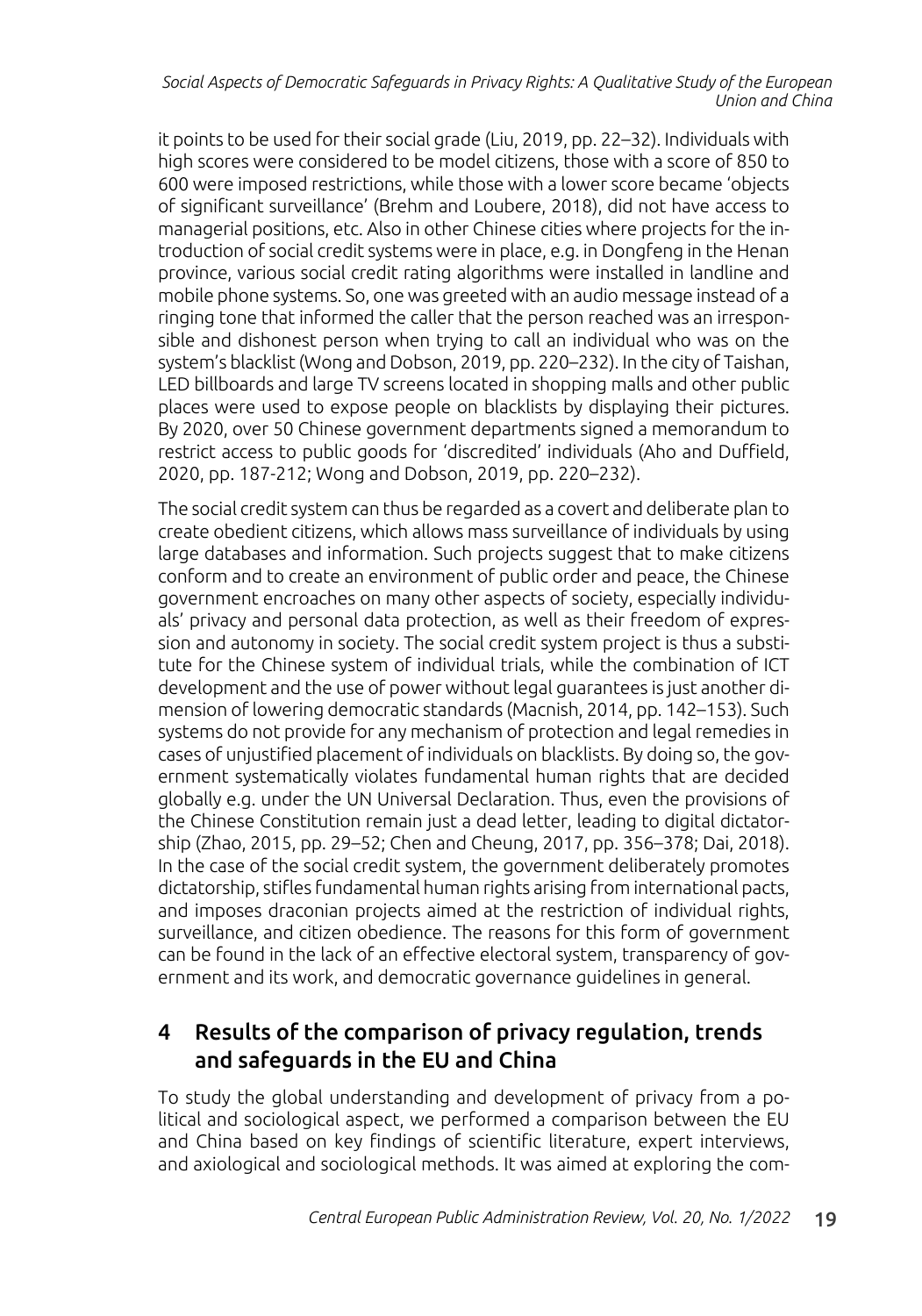monalities and differences between the two systems to tackle our research question addressing global and regional principles of democratic governance, the regulation and understanding of personal data protection more strictly in Europe as opposed to the regulation in China.

The Chinese social credit system is by no means the only one where ICT and big data based algorithms are used in the context of surveillance. Although such systems of society regulation are hardly imaginable in the EU, some cases of individuals' assessment according to their specific actions can already be observed. Behaviour is assessed, for example, by some EU insurance companies that use computer-based data processing to determine whether an individual is a careful or reckless driver, which affects the cost of insurance for the vehicle owner. Similarly, data from various devices for tracking sports activities are used to determine the price of health and sports insurance. Moreover, the assessment of individuals is present in the private sector where customers rate service providers and the system uses the relevant algorithm to assign to this provider – according to its rating – more potential customers and improves its visibility on the platform. Similar assessment methods can be seen on social networks such as Facebook, Twitter, Instagram, etc. These systems operate on a voluntary basis but eventually act as control systems encouraging individuals to take certain actions. Yet, unlike the Chinese social credit system, they are based on individuals' voluntary registration and are not implemented by the government as in the Chinese case. The European assessment systems focus on encouraging citizens to pursue activities that are beneficial to society, thus helping society to create credible profiles of people, places and events (Kasl, 2019, pp. 349–358). However, such a way of society control also resulted in lower participation and visibility of individuals with low ratings. According to the review of the relevant scientific literature, such kinds of assessments on social networks in some way even promote the social credit systems (Shahin and Zheng, 2020, pp. 25–41; Mistreanu, 2018). In comparison, China's system is much more formalised and centralised, laying in the hands of a superior authority without the possibility of logging out and with much more serious consequences, i.e. limited fundamental human rights and tightened social surveillance.

In light of the above, the comparison between the EU and China was largely based on expert interviews, taking into account a previous normative analysis. The interview questionnaire contained four sets of questions with standardised answers to allow an easier and more objective comparison. The first set of questions referred to the authorities' role in ensuring privacy and personal data protection, i.e., whether the authorities are entitled to encroach on privacy or, on the contrary, they are primarily obliged to ensure the protection of privacy and personal data. The second set dealt with social surveillance, the third one with the institutional and supervisory function of the government to ensure personal data protection, while the fourth set featured a direct comparison between the EU and China according to previously defined dimensions and criteria. It is clear from expert interviews that in the EU, the methods of social surveillance – such as the social credit system in China or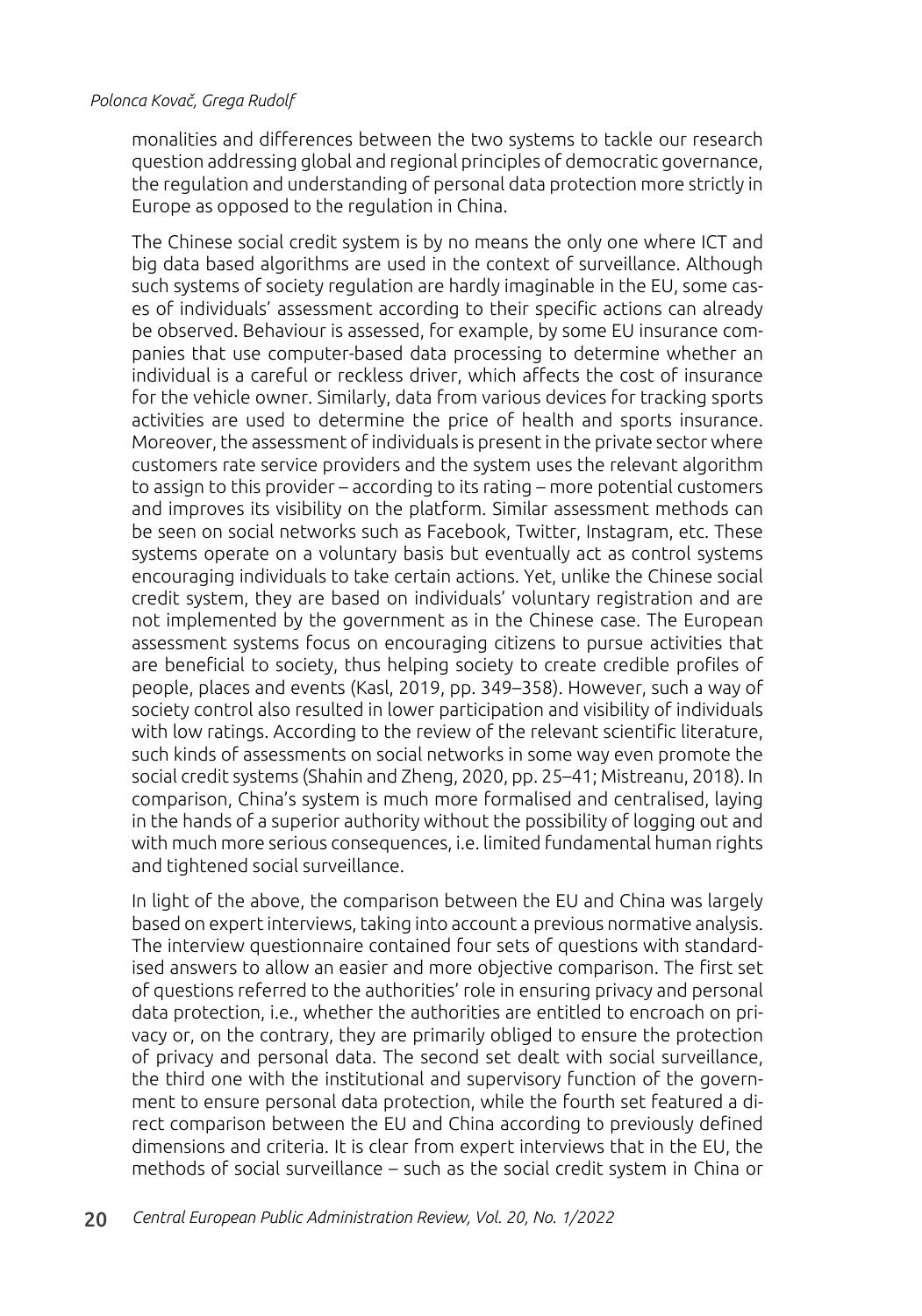even in Europe in the private sector and on a voluntary basis – are far from acceptable and are inconsistent with existing legal sources and trends. The European legal order explicitly excludes and restricts such encroachments on fundamental human rights and, if necessary, even restricts authority but this does not necessarily mean that any method of control is illegitimate and illegal. Namely, interferences are permitted when the following elements are cumulatively present: (a) a legitimate purpose prescribed by law; (b) exercised by a body designated as competent by the legislature, and (c) exercised within clearly defined limits of necessity and proportionality and with all safeguards concerning personal data protection and privacy, as well as other human rights. It is precisely the principle of proportionality that underpins any interference with fundamental human rights, even if social control systems had the necessary and thus legitimate purpose. Surveillance through the social assessment of individuals could only be some kind of transitional compensation by the Chinese authorities for the inefficiency of their courts in enforcing sanctions and ensuring conforming conduct by individuals (cf. Macnish, 2014).

Regarding the extent to which the government should regulate the right to privacy and personal data protection, the expert interviewee Chen emphasises that it is first necessary to differentiate between privacy and personal data protection, as only in view of their differences it is possible to argue that the government must allow individuals to have control over their personal autonomy and self-determination. He estimates that there can be no simple solution to what kind of regulation it should be, as the authorities must carefully extract this variable value of personal autonomy from a rather complex concept of privacy. This means that encroachments on such rights need to be treated on a case-by-case basis, as there are no general guidelines for guaranteeing such. Even in more collectively oriented societies such as China, there should be an exceptionally good reason in the public interest for certain government interferences with individual rights (e.g., interventions to limit COVID-19, which must also be well considered and limited in time). The same position is taken by the second interviewee, which confirms what also follows from the literature examined in the previous chapters. Expert interviewee Kallenberger emphasises the duty of the legislator to create a framework that allows citizens to exercise their right to control what happens to their data. Expert Kallenberger further points out that all data controllers, whether in the public or private sector, have the obligation to inform the people concerned about the processing of their personal data and observe all the principles of their protection. In the EU, the GDPR represents an important step towards a more prudent and responsible use of personal data by public and private entities (Ding and Zhong, 2020, pp. 630–644; cf. Pirc Musar et al., 2020 in the definition of private controllers). This reflects, inter alia, in the various forms of control despite the approach and purpose being the same, i.e., digitisation of control systems to increase the security of countries or communities.

Table 2 shows the main findings on the fundamental differences in the control systems of the EU and China, as shown by literature review, normative comparisons and, in particular, expert assessments. The table shows that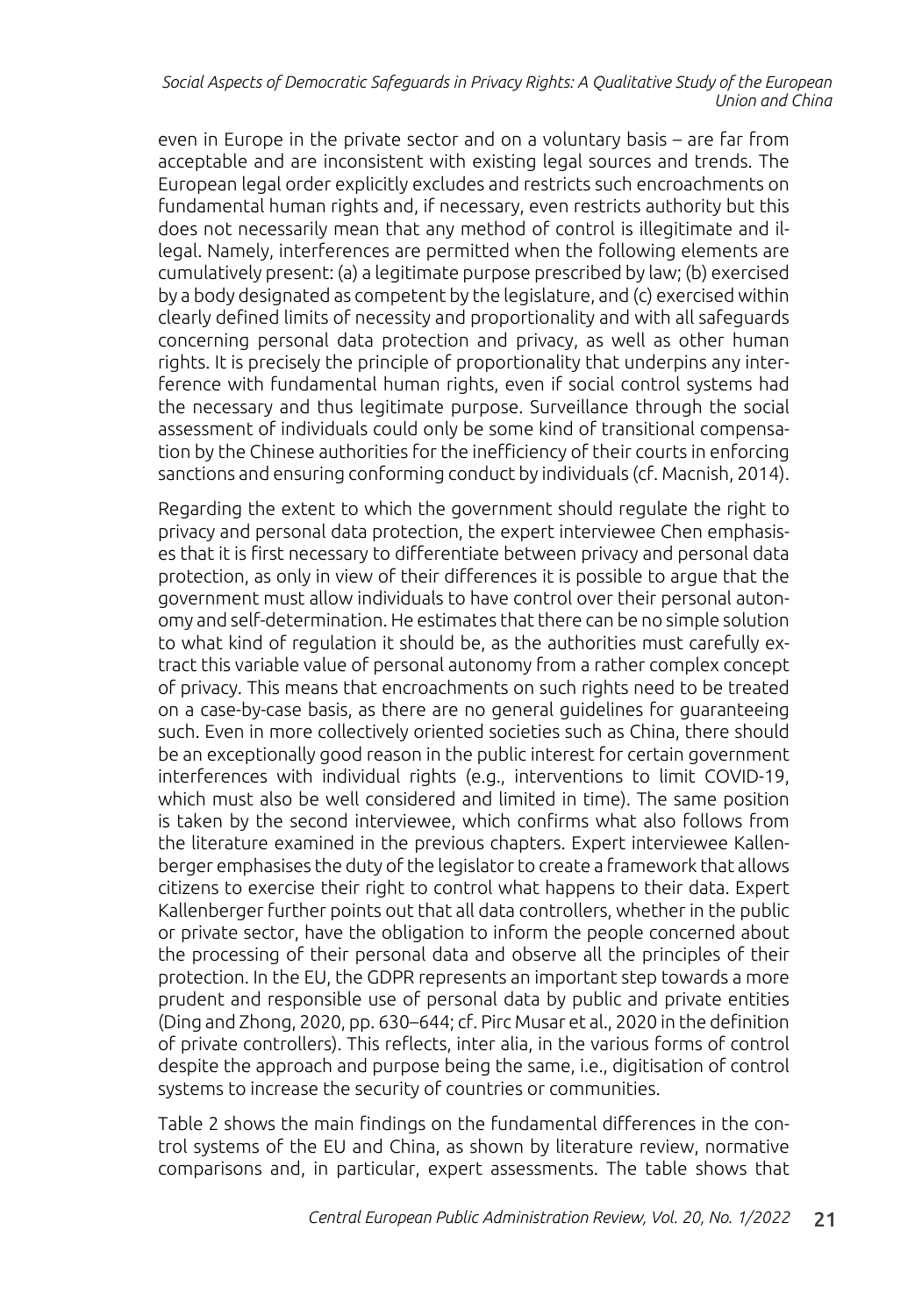there are huge differences between China and the EU, both in political and legal terms. Unlike in China, the legal system in the EU is much more restricted, rigorous and detailed – there is stricter protection of privacy and personal data protection and stricter judicial review.

| Comparison<br>criterion                                      | EU                                                                                                                                 | <b>China</b>                                                                                                    |
|--------------------------------------------------------------|------------------------------------------------------------------------------------------------------------------------------------|-----------------------------------------------------------------------------------------------------------------|
| Political system                                             | Sui generis form of a supra-<br>national union of democratic<br>countries                                                          | Authoritarian socialist republic<br>with a single-party government                                              |
| <b>Legal tradition</b>                                       | A mix of continental & Anglo-<br>Saxon traditions                                                                                  | Continental legal system                                                                                        |
| Legislation on<br>privacy and<br>personal data<br>protection | More rigorous, uniform and<br>definite legislation, particularly<br>with direct application of<br><b>GDPR</b> in all Member States | Unclear, diversified and<br>insufficient legislation with<br>many undefined legal terms                         |
| Addressing<br>privacy v.<br>transparency                     | Both principles are<br>systematically seen as a part<br>of good administration                                                     | Privacy control is significantly<br>predominant concept, while<br>transparency is understood<br>rather narrowly |
| Legitimacy                                                   | Limited grounds under Art. 6<br>GDPR (e.g. consent, contract,<br>law)                                                              | National security and national<br>interests                                                                     |
| <b>Liable entities</b>                                       | Same for public and private<br>sectors                                                                                             | Almost unlimited authority                                                                                      |
| Procedural<br>guarantees                                     | Systematically enshrined<br>through EU and national<br>(administrative procedural) law                                             | Almost non-existing                                                                                             |
| Control                                                      | As a rule, bi- or multilateral<br>control                                                                                          | As a rule, unilateral control                                                                                   |
| <b>Judicial review</b>                                       | Strict judicial review in<br>relation to EU Charter & GDPR                                                                         | Weak judicial review,<br>subordinate to government                                                              |

#### Table 2. Comparison of frameworks and bases of privacy regulation and control in the EU and China

Source: own analysis.

The interviewees see the reasons for a more restricted regime in the EU and thus stricter protection of privacy and personal data especially in the system of democracy, the ratification of international human rights treaties, different cultural norms in the EU compared to China, and greater willingness and ability of individuals to participate in public governance and control of the government. Expert Chen notes that the biggest problem with the Chinese regime allowing such systems to prosper is precisely that the concepts and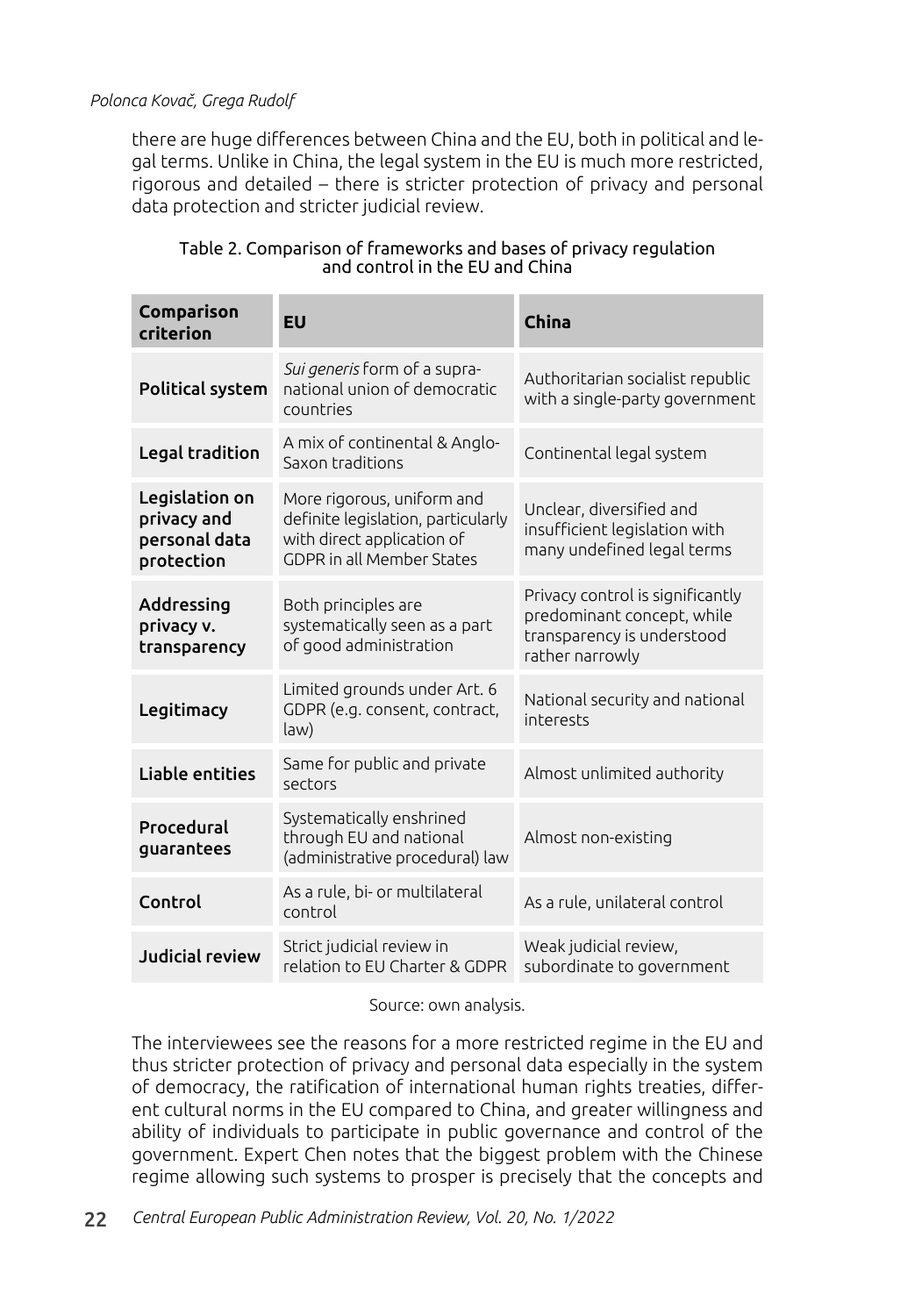understanding of the public interest are vague and interpreted in the light of the prevailing political interest. He also notes that the political party in power has monopolised the definition of the public interest, stating that it is in the public interest that the government controls individuals and infringes on their right to privacy. This is further allowed by a lack of regulations such as the GDPR to limit the interference of the government and other controllers. The problems of the Chinese system are thus systemic and culturally conditioned, as the law only reflects social tradition and values. Alongside that, the Chinese courts often refrain from settling the conflict between privacy and transparency by installing the so called "need to know" trend in their ruling of the requesters' interest to access government's information. Therefore, the principle of public monitoring and transparency by ensuring the governments accountability is often undervalued and prevailed by privacy (or other nondisclosure) aspects (Chen, 2015, pp. 275–276).

According to experts, in terms of a global understanding of human rights, the EU has – compared to China – more appropriate legislation that protects individuals from surveillance and excessive encroachment on the rights to privacy and personal data protection. The baselines and safeguards set out in the GDPR have already begun to spill over the EU's borders. Thus, in August 2021, even China adopted its Personal Information Protection Law. This law and the GDPR are quite similar in several respects, from which it can be concluded that the GDPR is the gold standard of protection of the right to privacy and personal data protection both in the EU and more broadly, internationally. This is indeed positive for increasing the provision of these rights worldwide. According to the expert interviewees, the power and weight of individual principles (transparency, privacy, accountability, etc.) depend on political philosophy and the establishment of hierarchy between the two is a matter of political and wider social discourse.

These results might suffer from the classic limitations of interviews or surveybased studies (Nitzl et al., 2020; Speklé and Widener, 2018). The conclusions are necessarily based on average evaluations. Hence, we provide an overview of the systematic grounds, sources and trends, not idiosyncratic factors. The subjective evaluations of the respondents may lead to the misrepresentation of some key constructs in our study but by triangulation comparisons, we believe, overcome this weakness, so that final findings present scientific value and practical implications to be taken into account by legislatures and public administrators. From scientific point of view, it is important to mention also that our study is reflecting a specific point of time. A longitudinal research could analyse more long-term changes.

# 5 Discussion

Society control and the related challenges for privacy and personal data protection are increasingly shaping the course of societal development. Privacy and personal data protection, especially in the light of their provision and possible excessive interferences, also present a challenge in terms of under-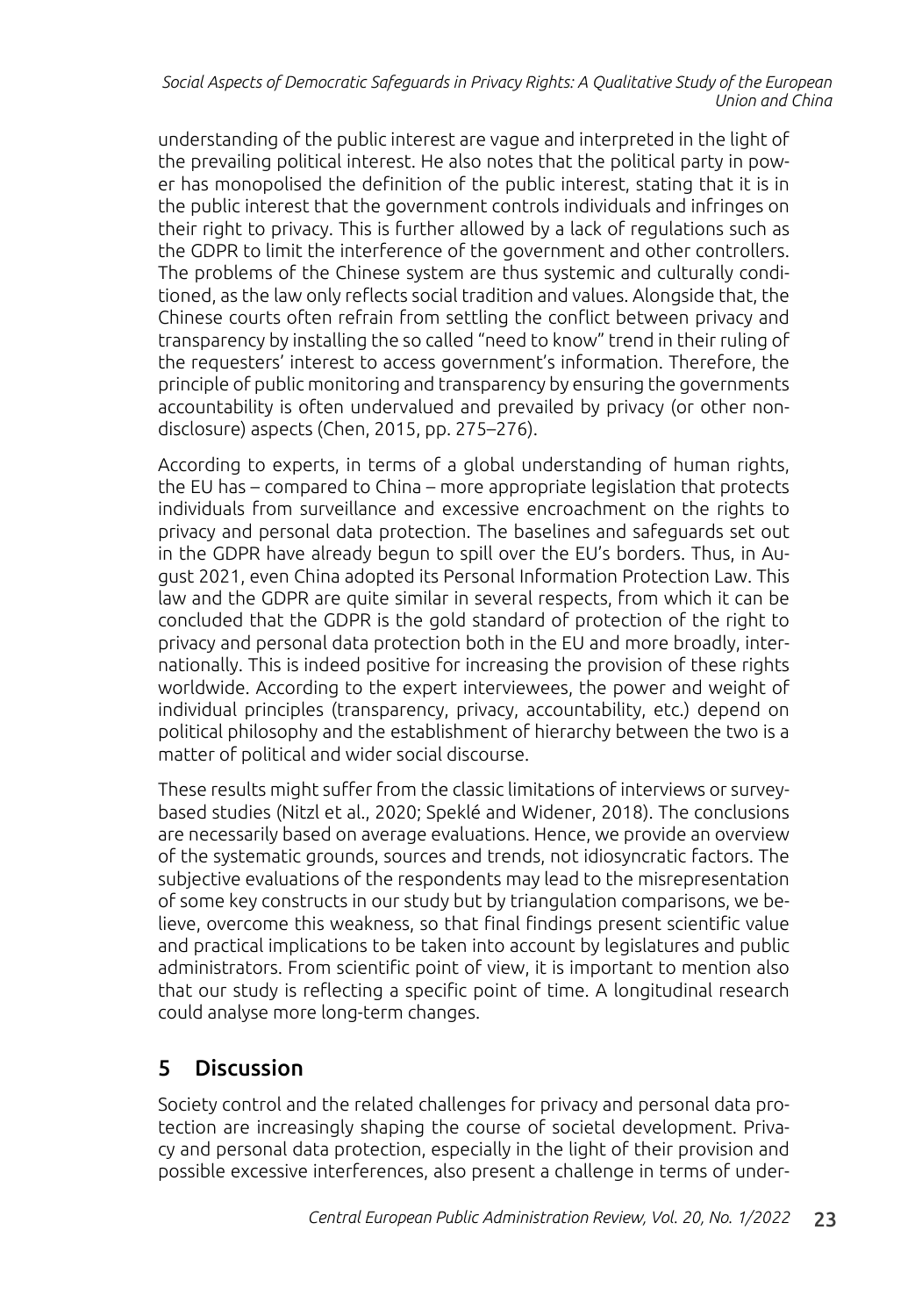standing their dimensions and impact on other fundamental human rights (e.g. freedom of expression). The analysis of the Chinese social credit system suggests that inadequate provision of privacy and encroachment on privacy and personal data protection related rights/principles lead to a full surveillance society that deprives individuals of their ability to act autonomously. Based on the analysed academic and professional literature, it seems that the EU has developed some important fundamental safeguards under international, constitutional and administrative law (see Galetta et al., 2015, Cullen, 2016, and others) that prevent slipping into surveillance similar to that in China. At the regulatory level, privacy and personal data protection – in relation to the massive, algorithm-based collection of data on individuals – are generally defined by the GDPR. The latter thus represents the gold standard for the protection of the right(s) to privacy and personal data protection, as unanimously recognised by research and expert assessments.

The main objective of the research was to answer the questions of how the concept of privacy can be understood in the context of two entities as politically, culturally and sociologically different as the EU and China, and what safeguards the EU citizens have against (excessive) society control. Comparing the EU and China, however, has its limitations, taking into account the statehood and (de)centralised modes of public, governance, yet the aim of this study was to show cultural framework of legal safeguards and their trends on the field. While transparency and privacy are not antonyms, there is a trade-off between them. Transparency appears both as a concern and as a remedy in the debates over privacy: too much transparency may compromise individuals' privacy, but when trying to control the use of registry data by the public administration, we call for transparency (Erkkilä, 2020). If EU seems to dedicate a lot of attention to the proportionate balance of data protection on one side and (administrative) transparency on the other side, Chinese developments are rather unilateral in terms of more and more strict surveillance mechanisms of the state over its people. This shows fundamentally different understanding of human rights and democratic safeguards, which has comparative scientific but above all practical implications.

In this regard, it is worth pointing out that privacy is a rather complex notion that can be understood in different ways. Although in the EU privacy is considered a fundamental human right that enables the fulfilment of other fundamental human rights, while any encroachment on this right is seen as an encroachment on the autonomy and freedom of individuals, this is not the case in China. In China, privacy is not seen as a human right, nor is it regarded as one of the foundations of freedom, while its člegislative protection is scattered and uncoordinated. Given its dysfunctional judiciary supporting a system of sanctions and punishments for all kinds of violations, the government's main sanction is naming and shaming, which means total loss of privacy and social surveillance. In China, such kind of governance seems to build primarily on systemic problems rooted in the citizens due to the lack of basic democratic elements. The European system, on the other hand, focuses on democracy, the rule of law, lawfulness and strict protection of fundamental human rights. The differ-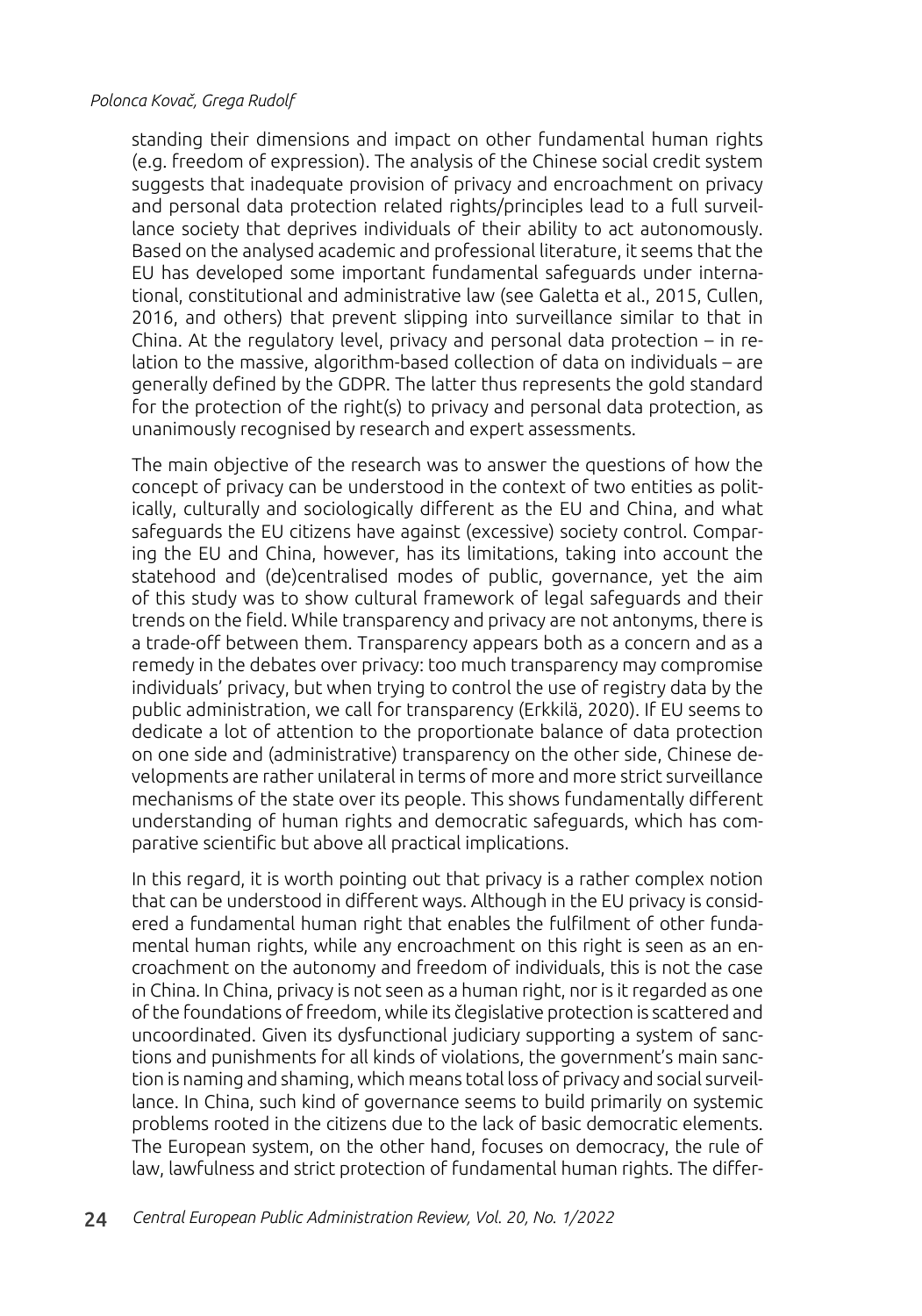ences between the two are cultural, social, as well as political and legal, which means in particular that China, compared to the EU, presents a severe lack of adequate safeguards against government interference with the privacy of individuals and an inadequate system of judicial review. The extensive surveillance of citizens through naming and shaming discredited individuals and allowing sanctions and rewards leads to the gamification of the process of managing public tasks and government obligations, and thus to disproportionate interferences with the privacy of individuals. This result was indeed expected, as historical and comparative experience shows that human rights protection standards are much higher in the EU than in China. As a result, understanding the limits of privacy and its importance in the context of ensuring other fundamental human rights, in particular, is a major guiding principle of Western democracies. Any restrictions on fundamental human rights should always be the result of rigorous consultation procedures, where the real costs and benefits of any measures and interventions in any human right are carefully weighed.

The initial research question, to which extent and why the EU, compared to China, presents stricter and broader protection of the right(s) to privacy was answered taking into account the attributed principles of democracy and the strict provision of fundamental human rights in the EU. The finding might seem (too) obvious, yet is not self-evident in the extraordinary circumstances in major crises (financial, health, migrations or wars related). Consequently, based on both the extensive academic literature on the social credit system, its limitations, evolution and impact on individuals' privacy and personal data protection, as well as on comparisons of regulations and assessments by expert interviewees, it is shown that cultural values serve critically as a framework for individuals' safeguards toward public authorities or the lack of them. The key difference between the European and the Chinese models do turn out to be especially values of Western democracies, with their respect for the principle of proportionality, which applies to both drafting and implementing regulations in practice. The use of technology must thus be appropriate, lawful and within the framework of privacy and personal data protection (Peerenboom, 2005, pp. 72-162; Kent, 2013; Zhao, 2015, pp. 29-52; Kasl, 2019, pp. 349-358). This prevents the development of ICT systems such as the social credit system on European soil. China's system of rating its citizens is incompatible with the core values of European society, which is based on democratic precepts and a strict guarantee and recognition of human rights such as personal data protection. In this respect, the GDPR may well be considered the gold standard on a global level.

This is the case not only in terms of substantive privacy rights but also refers to procedural and institutional regimes (cf. Fisher, 2010). For the latter the role of European data protection board and supervisor, as well as national agencies and information commissioners are emphasised for the sake of achieving both, the unified application of EU law in all MSs (EDPB, 2022), and bridging potential gap between the law in letter and administrative practices in force. Moreover, the procedural elaboration of a substantive right defining the participants in the procedure, formality, stages of the procedure, dead-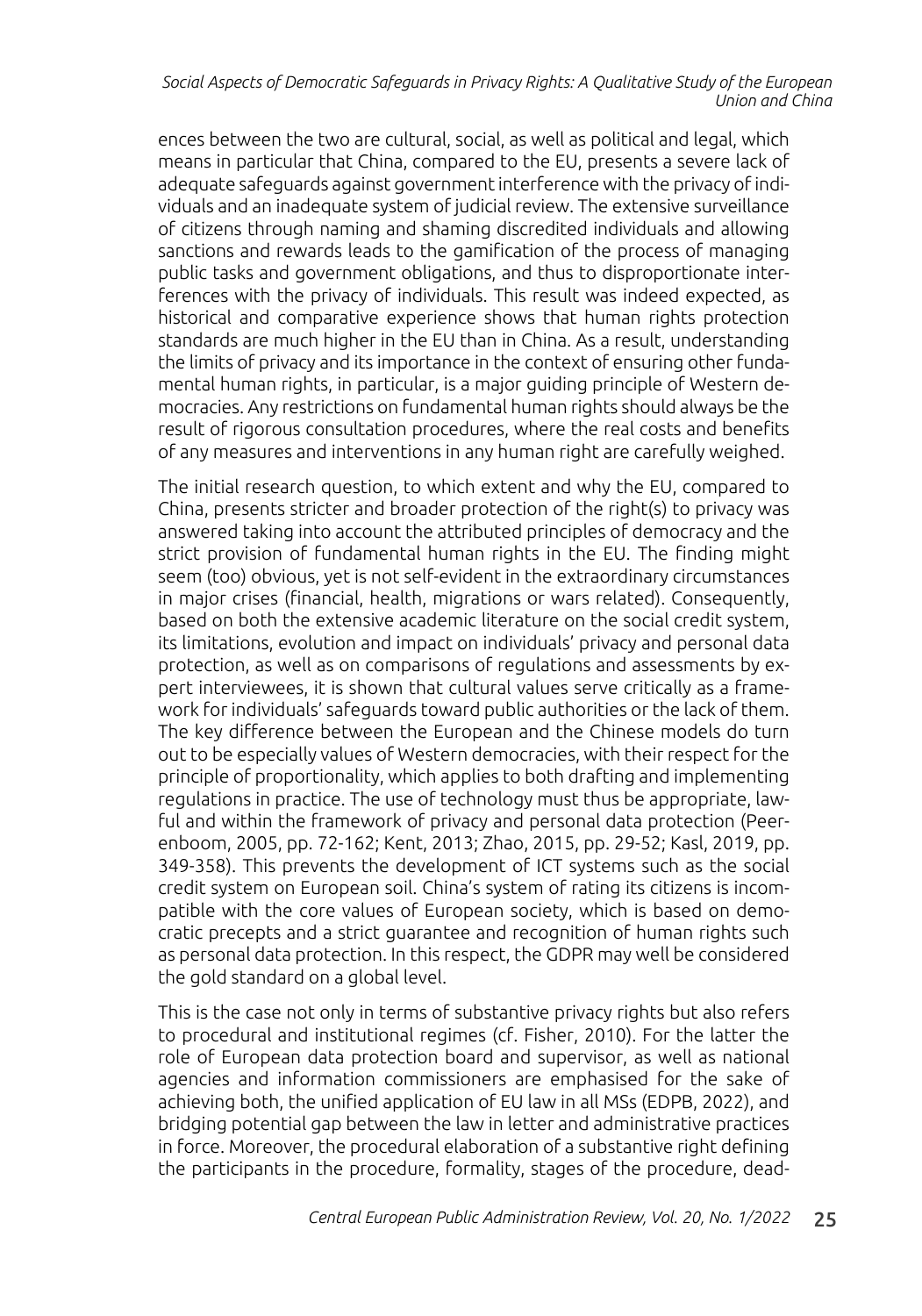lines and remedies, enables its realisation, particularly through co-participation of legitimate entities. In consequence, it is important to acknowledge the role of joint procedural and even more the national Administrative Procedure Acts application in enforcing the privacy rights (cf. Kovač, 2014). Besides the GDPR, the future EU Regulation on artificial intelligence (proposed in April 2021) is expected to provide additional protection against interferences with privacy. It is intended to standardise the rules for AI use in the EU and provide additional safeguards for the use of such systems. The main objectives of the Regulation are, in particular, to ensure that AI systems placed on the Union market are safe and respect Union values and fundamental human rights, to ensure legal certainty and predictability to facilitate innovation and investment in the AI sector, and to facilitate the development of a lawful, safe and trustworthy single market for AI. Finally yet importantly, it aims to enhance governance and effective enforcement of safety requirements and fundamental rights applicable to AI systems. The proposed AI Regulation is based on the estimated level of risk posed by AI in terms of achieving the appropriate level of compliance (from unacceptable to high, limited and low risk). It also envisages the setting up of a special EU body – the European Artificial Intelligence Board (EAIB) – to provide advice and expertise to the European Commission, as experience with personal data protection or public information (see Kovač, 2014; Pirc Musar et al., 2020) points to the need for institutional oversight for the effective exercise of rights. The EAIB will foster effective cooperation between national supervisory authorities and the European Commission, coordinate and contribute to guidelines, and assist national supervisory authorities and the European Commission in ensuring a consistent application of the Regulation (Corbet et al., 2021).

We should hereby point out that the GDPR already serves as the main existing protection mechanism and regulatory framework that limits some uses of AI and big data processing in the EU. Not only does the GDPR in Article 25 stipulate the design of any systems processing personal data by being built with the awareness of data protection by design and by default, the GDPR also strictly limits any system (AI or beyond) to strictly take into the account the main personal data principles, such as data minimisation, purpose limitation, transparency etc., when any personal data is being processed. The GDPR also enables (in light of the transparency principle) that the individuals may always request from their data processor any information regarding their data and therefore stipulates in Articles 15, 1(f) that any data subject has the right to obtain information whether their data was processed by automated means and has the right to obtain meaningful information about the logic involved as well the significance and the envisaged consequences of such processing for the data subject. With that in mind, Article 22 of the GDPR also gives the right to the data subject (except in certain conditions set by the Article 22, paragraph 2) to refrain from decision made solely by AI and request that such decision has no effect on the individual. Moreover, Article 35 of the GDPR also invasions that a controller conducts an impact risk assessment of envisioned processing on the protection of personal data, where the processing might result in high risk to the rights and freedoms of the individuals. All things considered, the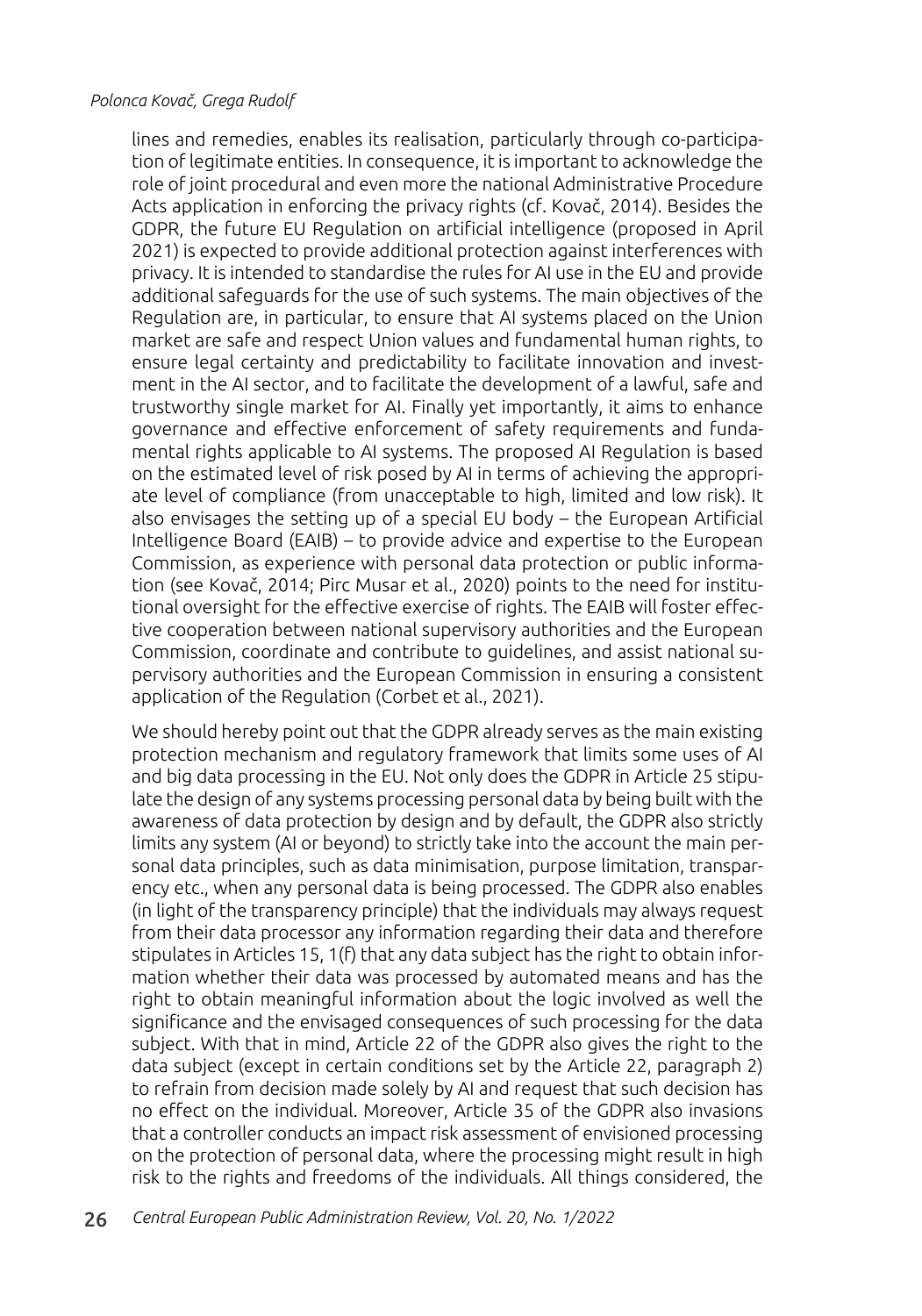not yet finalised AI Regulation will thus, according to the proposed provisions, complement the already existing provisions of the GDPR and provide additional safeguards in the EU to discourage systems similar to the social credit system. As the artificial intelligence systems become smarter, faster and more proficient, their ability to sort out valuable information from the variety of big data becomes easier, granular and immensely more accessible. The faster collection of big data and systems ability to meticulously analyse the data, offers an immense challenge on its ability to intrude on privacy interests of the individual. It is therefore crucial to design such regulation that would on one hand protect individual right to privacy and personal data protection while on the other hand not excessively intrude on the AI development.

China may be seen as a very peculiar national system, especially compared to the supranational one like the EU. Yet, Chinese rather extreme practices and trends offer a reflection on the European cultural values and the consequent EU legal regulation. This study, in spite of given constraints, shows both; first, a high level significance of cultural background for legal institutes and administrative practices to be enforced in any field. Second, the EU is not immune to the erosion of democratic safeguards at protecting privacy when a more centralised need to respond to major crises is required. As in China, also in the EU, one observes the deterioration of the rule of law instead of its strengthening when faced with a need for rapid administrative measures. In sum, this research opens up numerous scientific questions for new prospective field studies. For instance, an issue of crises resilience in public governance, especially in law-making and administrative procedures, occurs. The study also reflects upon the differences of centralised countries regardless of its size (China as an example albeit extreme one) and the decentralised coordination required as in the pursuit of unified EU and national law and institutions in public affairs and related European reforms. Further, we can explore the importance of the principles of separation of powers (legislative, executive, judicial) in the contemporary environment and proportionality, especially in conflicting privacy and transparency rights. As key concepts of public administration, privacy and transparency are relevant for both democracy and efficiency of public governance, despite the fact that they are ambiguous and even paradoxical by nature (Erkkilä, 2020). Actually, too strictly taken or top-down only enforced privacy often acts as the trigger for transparency call (Fisher, 2010). Ensuring the balanced enforcement of privacy and transparency rights, (indirectly) enables the individual to better participate in the process of governing public affairs while also on the other side protects the individuals from possible abuse of power by enhancing the governments' accountability to the public.

In conclusion, it should be pointed out that the Covid-19 pandemic brought many challenges to society and led to stricter control over citizens to protect public health. Such approaches are often presented as an expression of increased efficiency and responsiveness as the guiding principles of good public governance (e.g. according to Aristovnik et al., 2021). For example, in March 2020, Russia reported that it used face recognition technology – a highly invasive and therefore almost unlawful approach according to the proposed EU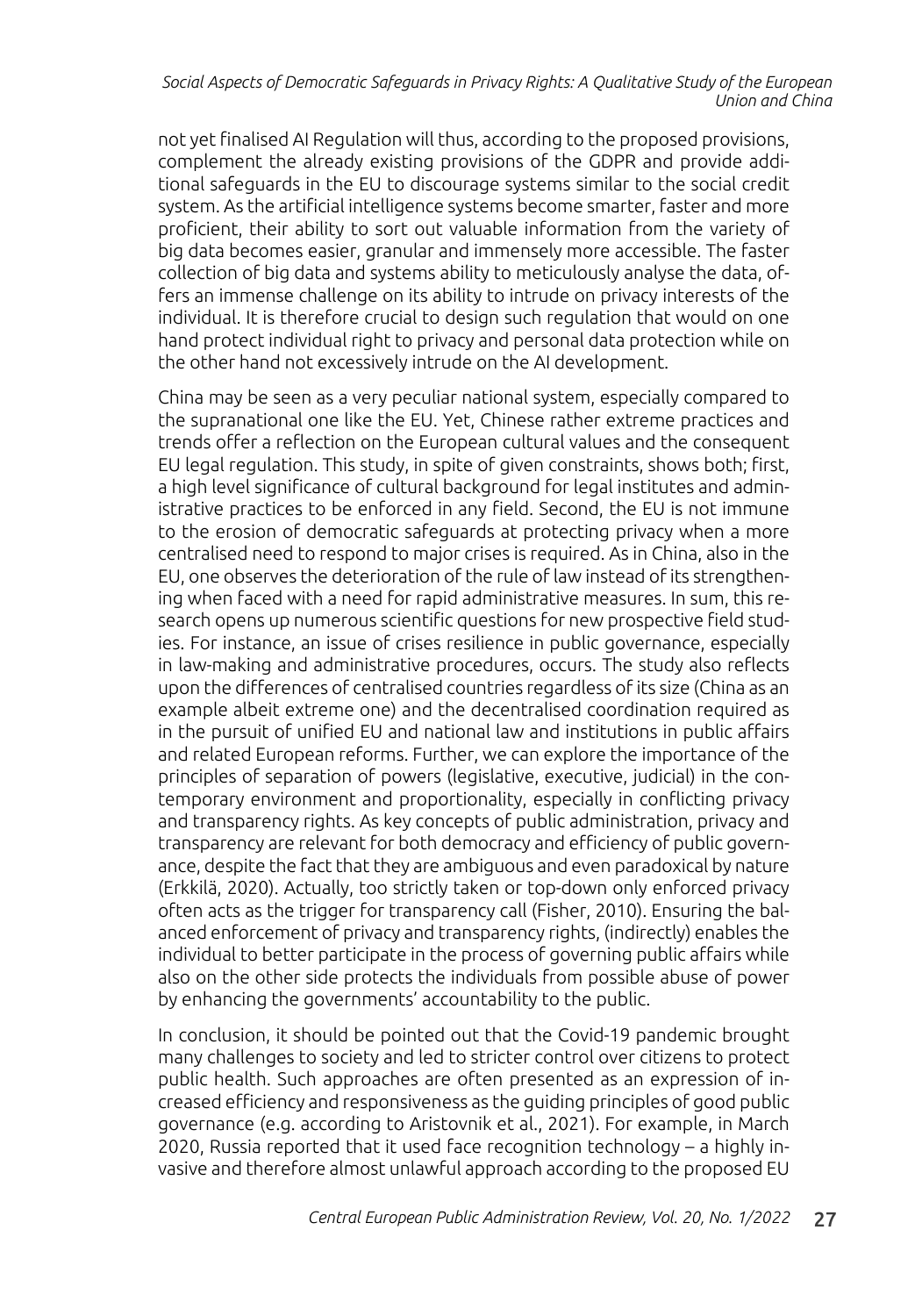regulations! – to arrest and fine over 200 individuals who breached isolation and quarantine. Although Russia was critical of China's social control system, the threat posed by Covid-19 showed – in Russia as well as in several EU countries, cf. the results of the constitutional review assessing certain measures as unconstitutional or unlawful – that under specific conditions, a system without adequate safeguards can force even a critical authority to do the same. Comparative study, carried out hereby, is therefore of high significance, especially in the light of privacy intrusions and personal data protection during the corona pandemics. Namely, it has revealed the relativity and even fragility of the right to the protection of personal data globally, the EU included. This finding, we believe, is very important for future development of safeguards, albeit or even in particular when facing special circumstances. Not even major crises should allow rather total infringement and denial of such fundamental principles and rights as developed over time in European context or insofar sacrifices prove to be of no avail, which is not acceptable within a democratic framework. Individual human rights should therefore only be limited to the extent of what is appropriate and necessary in order to attain the objectives legitimately pursued by the measure in question which should be proportionate *stricto sensu* given the context of the concrete limitation.

The study shows that broader cultural and societal environment is very decisive when it comes to regulating, respecting and guarding human rights and implementing good administration. Privacy and data protection are hereby often among the first victims of governments' interests to command the critical response to crises occurring in a contemporary world. The Chinese example shows where also European or Western development can lead to if not careful in preserving (regional) democratic standards and proportionate weighing between efficient public governance and good administration principles, privacy rights incorporated. Recognising how fragile the concepts of democracy and fundamental human rights are, we can conclude that the introduction of similar control systems in the future is likely even in the EU. Despite consistent protection of privacy and personal data, which derives from the widespread practice of both national and European courts, and despite the ratification of international treaties (Browne, 2017) it can be concluded that the safeguards of human rights protection in the EU prevent the authorities from creating a surveillance society. It is precisely through the definition of fundamental human rights in the EU that personal data protection preserves its relevance (Kuner et al., 2020; Cullen, 2016). It is therefore necessary – even or especially in crises – to overcome the dilemma between security and freedom, as these are both valuable civilizational assets.

## 6 Conclusion

The key difference between the EU and China in the regulation of the topic under consideration is the concern for privacy and related rights of personal data protection. The European legal framework on privacy and personal data protection, with the GDPR at the forefront, is robust, modern and able to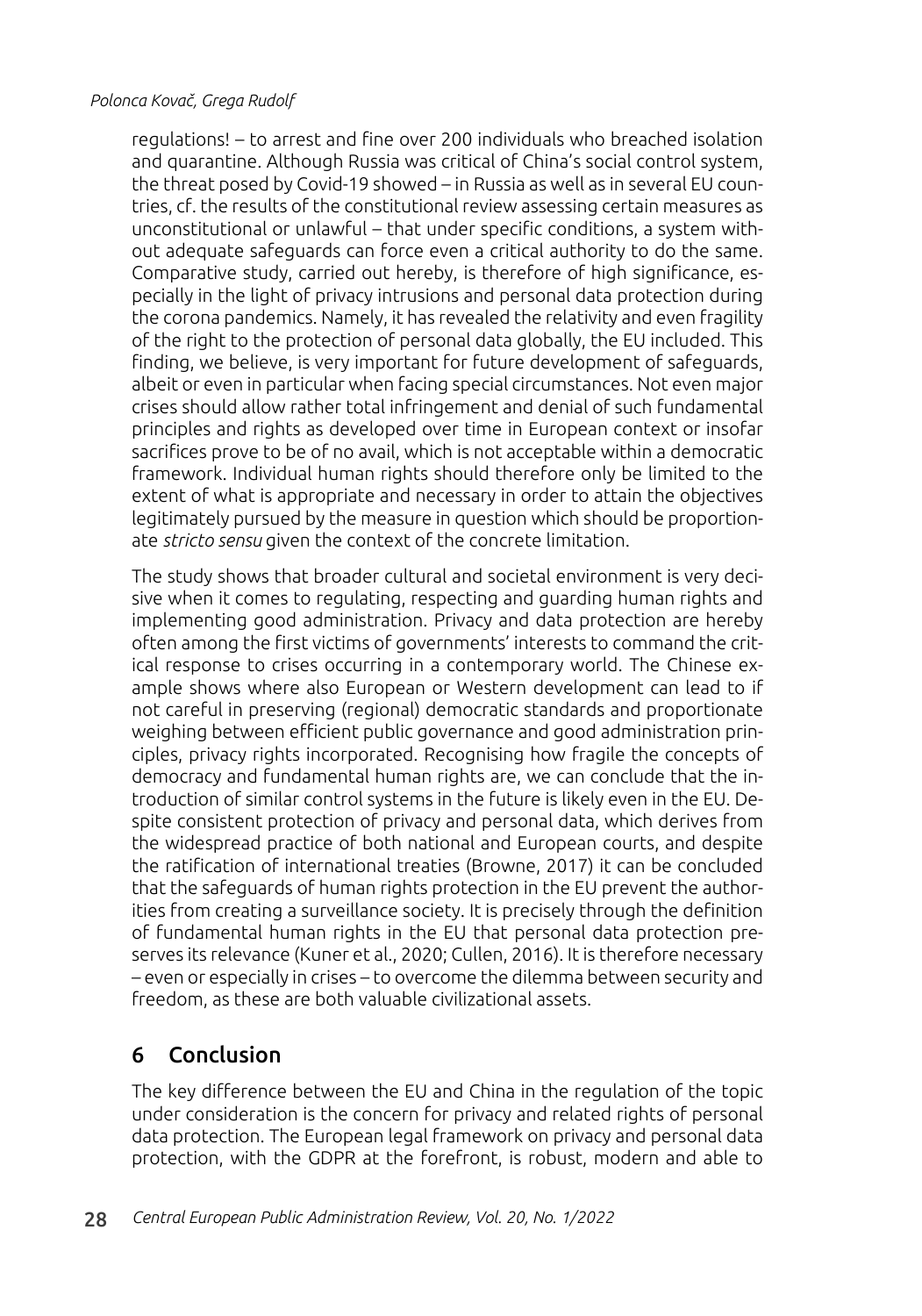adapt to the needs of modern society, notwithstanding the exceptional development of ICT and global crises. However, new technological solutions and practices, as characteristic of the Asian setting, are causing new collisions with established social conditions, and thus with the guaranteed human rights of individuals. This often leads to a series of challenges and the necessity to regulate a certain area in a manner such as to ensure that the collection and processing of personal data employing technology are appropriate, lawful and proportionate. But this is only possible if and as long as personal data protection is systematically understood as a core human right, restricting the authorities' interference with the privacy of individuals.

The main difference between the EU and China thus lies in the systemic regulatory framework that allows for an effective personal data protection and prevents mechanisms such as the social credit system. In the EU, democratic safeguards are in place that guarantee human rights, proportionality, the rule of law and legality, which are not categories that can simply be taken for granted. They call for constant monitoring, awareness raising and improvements of regulations tailored to societal changes. This leads to a final call for the society of the future to be guided by the principles of democratic government based on the European values of high protection of privacy and personal data. Let the path of social development be paved not by technology, but by the values of a particular social community, balancing individual rights and community benefits as the prescribed foundations, measures and limits of the public interest.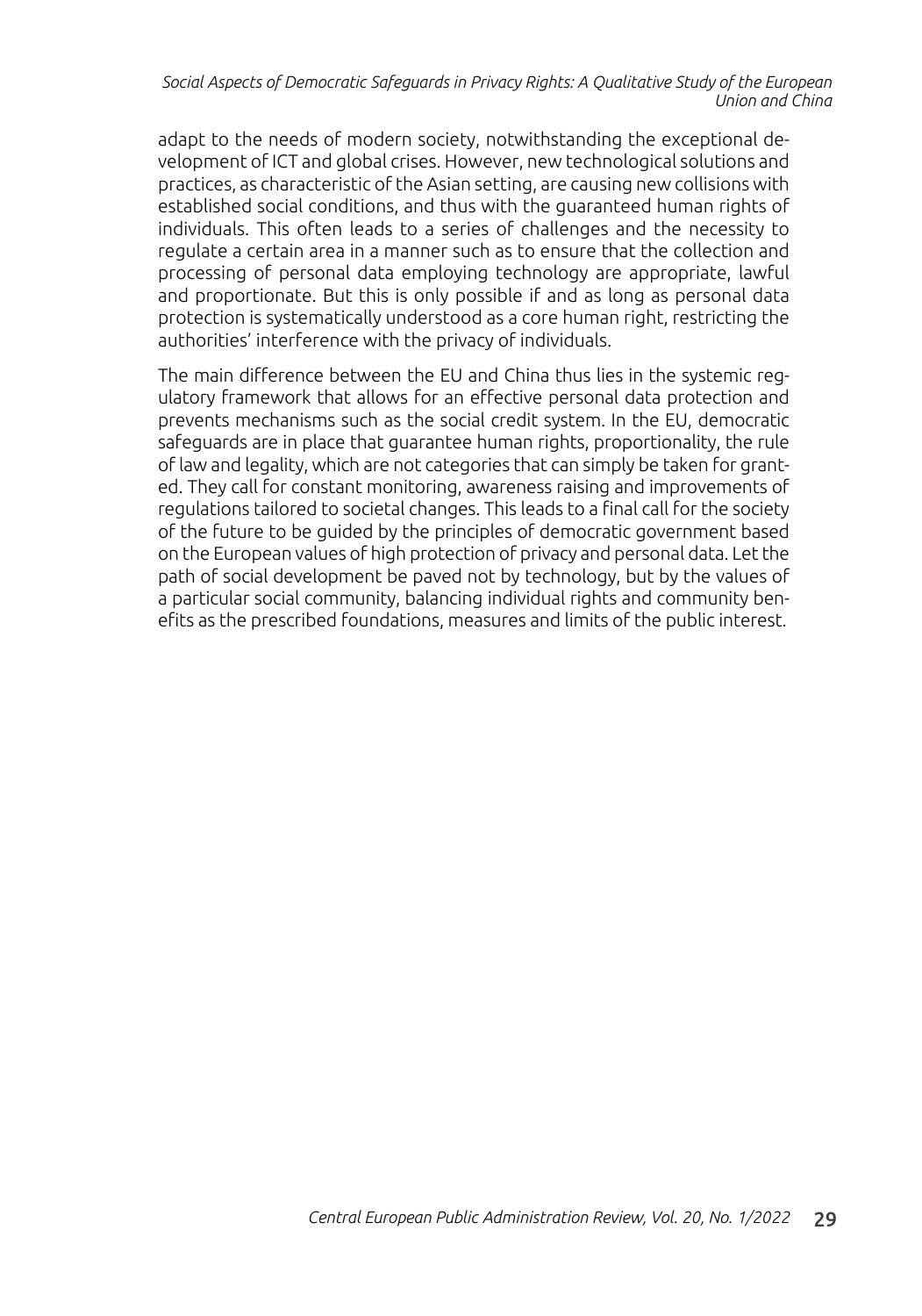# References

- Aho, B. and Duffield, R. (2020). Beyond Surveillance Capitalism: Privacy, Regulation and Big Data in Europe and China. Economy and Society, 49(2), pp. 187–212.
- Aristovnik, A. et al. (2021). The use of ICT by local general administrative authorities during Covid-19 for a sustainable future: Comparing five European countries. Sustainability, 13(21), pp. 11–65.
- Avbelj, M. (ed.) (2019). Komentar Ustave RS [Commentary to the Constitution of the RS]. Nova Gorica: New University.

Bauer, M. and Trondal, J. (eds.) (2015). The Palgrave Handbook of the European Administrative System. New York: Palgrave Macmillan.

Botsman, R. (2017). Big data meets Big Brother as China moves to rate its citizens. At <https://www.wired.co.uk/article/chinese-government-socialcredit-score-privacy-invasion>, accessed 15 December 2021.

Brehm, S. and Loubere, N. (2018). China's dystopian social credit system is a harbinger of the global age of the algorithm. At <https://theconversation. com/chinas-dystopian-social-credit-system-is-a-harbinger-of-the-global-ageof-the-algorithm-88348>, accessed 15 December 2021.

Browne, A. (2017). China uses 'Digital Leninism' to manage economy and monitor citizens. At <https://www.wsj.com/articles/xi-jinping-leads-chinainto-big-data-dictatorship-1508237820>, accessed 21 December 2021.

Chen, Y. (2015). Privacy and Freedom of Information in China. European Data Protection Law Review, 1(4), pp. 265–276.

Chen, Y. and Cheung, A. S. (2017). The transparent self under big data profiling: Privacy and Chinese legislation on the social credit system. The Journal of Comparative Law, 12(3), pp. 356–378.

Cheung, A. S. (2009). China Internet going wild: Cyber-hunting versus privacy protection. Computer Law and Security Review, 25(3), pp. 275–279.

Corbet, R. et al. (2021). The EU's new Regulation on Artificial Intelligence. At <https://www.lexology.com/library/detail.aspx?g=ce54d982-fb54-46c4-abadb6b2c70985b0>, accessed 15 December 2021.

Cullen, H. (2016). Siliadin v France: Positive Obligations under Article 4 of the European Convention on Human Rights. Human Rights Law Review, 6(3), pp. 585–592.

Dai, X. (2018). Toward a reputation state: The social credit system project of China. At <http://dx.doi.org/10.2139/ssrn.3193577>, accessed 15 December 2021.

Ding, X. and Zhong, D. Y. (2020). Rethinking China's Social Credit System: A Long Road to Establishing Trust in Chinese Society. Journal of Contemporary China, 30(130), pp. 630-644.

EDPB, European Data Protection Board (2022). <https://edpb.europa.eu/edpb\_ en>, accessed 5 March 2022.

Erkkilä, T. (2020). Transparency in public administration. In W. R. Thompson (ed.), Oxford Research Encyclopaedia of Politics. Oxford: Oxford University Press. <https://doi.org/10.1093/acrefore/9780190228637.013.1404>

Fisher, E. (2010). Transparency and Administrative Law: A Critical Evaluation. Current Legal Problems, 63(1), pp. 272–314.

Galetta, U.-D. et al. (2015). The general principles of EU administrative procedural law, Brussels: European Parliament,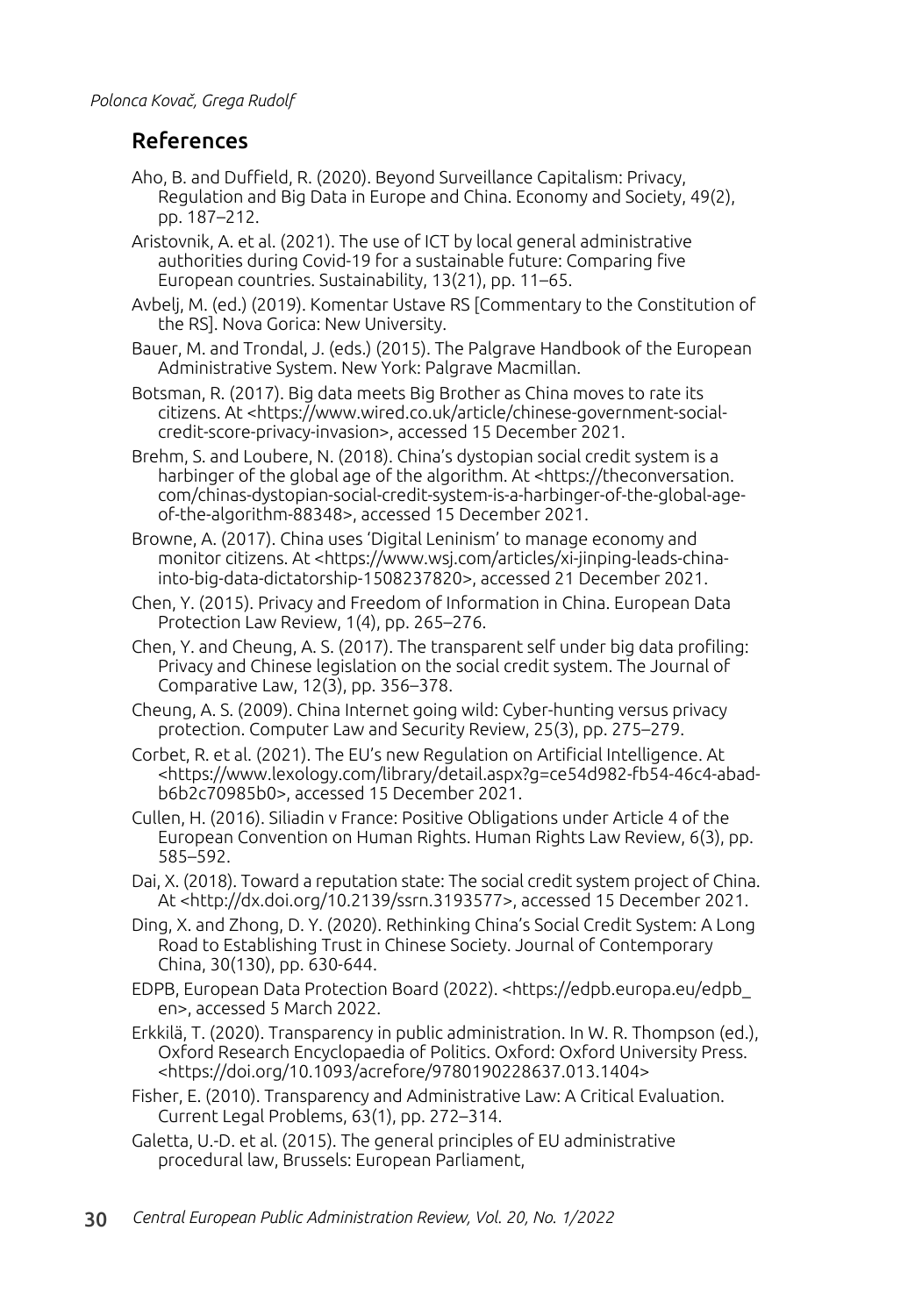Jiang, M. and Fu, K. W. (2018). Chinese Social Media and Big Data: Big Data, Big Brother, Big Profit? Policy and Internet, 10(4), pp. 372–392.

Kasl, F. (2019). Surveillance in digitalized society: The Chinese social credit system from a European perspective. Lawyer Quarterly, 4(9), pp. 349–358.

Kent, A. (2013). China, the United Nations, and human rights: The limits of compliance. Philadelphia: University of Pennsylvania Press.

Kierkegaard, S. (2009). Open access to public documents – More secrecy, less transparency! Computer Law and Security Review, 25(1), pp. 3–27.

Kovač, P. (2014). Significance of and Comparative Trends in Procedural Regulation of Right to Information. Central European Public Administration Review, 12(2-3), pp. 31–45.

Kuner, C., Bygrave, L. A. and Docksey, C. (eds.) (2020). The EU General Data Protection Regulation (GDPR), A Commentary. Oxford: Oxford University Press.

Lawrence, S. V. and Martin, M. F. (2013). Understanding China's political system. Washington, D.C.: Congressional Research Service.

Liu, C. (2019). Multiple social credit systems in China. Economic Sociology: The European Electronic Newsletter, 21(1), pp. 22–32.

Macnish, K. (2014). Just surveillance? Towards a normative theory of surveillance. Surveillance and Society, 12(1), pp. 142–153.

Mistreanu, S. (2018). Life inside China's social credit laboratory: The party's massive experiment in ranking and monitoring Chinese citizens has already started. At <https://foreignpolicy.com/2018/04/03/life-inside-chinas-socialcredit-laboratory>, accessed 21 December 2021.

Neumann, W.L. (2006). Social Research Methods: Qualitative and Quantitative Approaches. London: Pearson .

Nikolić, B. and Kovač, P. (2021). European administrative space between ideals and reality. In: Stare, J. and Pečarič, M., The science of public administration. Ljubljana: Faculty of Public Administration, pp. 621–641.

Nitzl, C., Hilgers, D., Hirsch, B. and Lindermüller, D. (2020). The Influence of the Organizational Structure, Environment, and Resource Provision on the Use of Accrual Accounting in Municipalities. Schmalenbach Business Review, 72, pp. 271–298.

Peerenboom, R. (2005). Assessing human rights in China: why the double standard. Cornell International Law Journal, 38(1), pp. 72–162.

Pirc Musar, N. (ed.) (2020). Komentar Splošne uredbe o varstvu podatkov [Commentary to GDPR]. Ljubljana: Official Gazette of the RS.

Shahin, S. and Zheng, P. (2020). Big data and the illusion of choice: Comparing the evolution of India's aadhaar and China's social credit system as technosocial discourses. Social Science Computer Review, 38(1), pp. 25–41.

Shen, C. F. (2018). Social credit system in China. Digital Asia, 2, pp. 21–31.

Speklé, R. F. and Widener, S. K. (2018). Challenging issues in survey research: Discussion and suggestions. Journal of Management Accounting Research, 30(2), pp. 3–21.

Voss, G. W. (2016). EU data privacy law reform: General data protection regulation, privacy shield, and the right to delisting. The Business Lawyer, 72(1), pp. 221–234.

Wang, C. and Madson, N. (2013). Inside China's Legal System. London: Chandos Publishing.